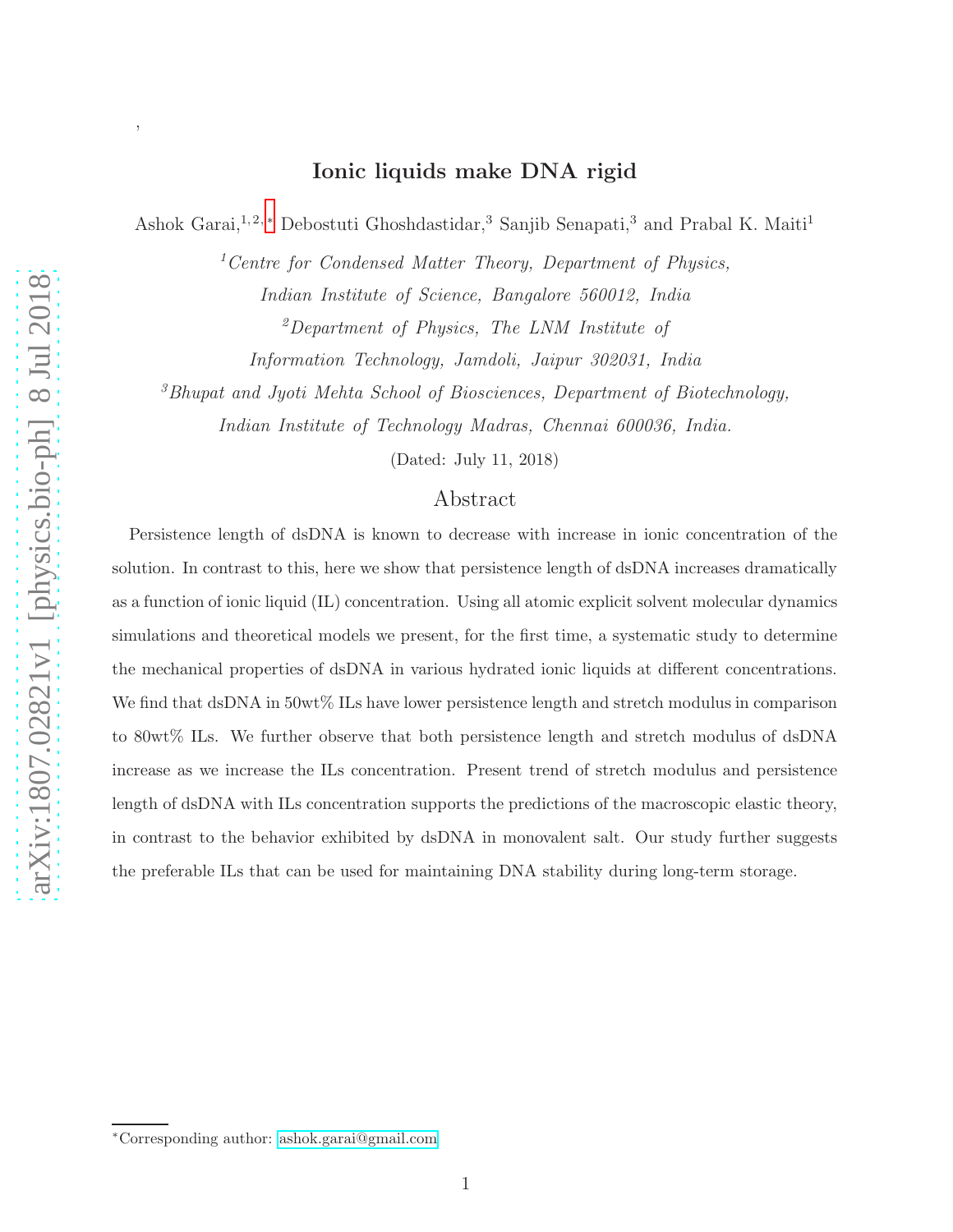# I. INTRODUCTION

In a eukaryotic cell DNA is strongly bent on histone octamer proteins and forms a beads on string structure  $|1|$ . In this way it is tightly packed inside the nucleus. All active biological processes like transcription, replication, recombination, and DNA packaging occur at short length scale of DNA  $\ll 50$  nm). Thus study of various mechanical properties at this length scale is very important. Technological advancement now makes it possible to measure various mechanical properties of such short DNAs [\[2](#page-12-1)[–10\]](#page-12-2). Recent experiments [\[2](#page-12-1), [3,](#page-12-3) [7](#page-12-4), [8,](#page-12-5) [11](#page-13-0)[–13\]](#page-13-1) and theoretical as well as molecular dynamics  $(MD)$  studies  $[4–6, 9, 10]$  $[4–6, 9, 10]$  $[4–6, 9, 10]$  $[4–6, 9, 10]$  $[4–6, 9, 10]$  suggest that short DNAs are more flexible than kilo base pairs (kbps) of DNA [\[14\]](#page-13-2). These studies indicate that long DNAs (kbps) can be well described by Worm Like Chain (WLC) model [\[15,](#page-13-3) [16\]](#page-13-4) with a persistence length of 50 nm. The WLC model assumes that long DNA can be treated as a semi flexible polymer having a quadratic form for bending deformation energies. Recently measured mechanical properties of short- and intermediate-length DNAs strongly challenge the use of WLC model  $[2, 3, 12, 13]$  $[2, 3, 12, 13]$  $[2, 3, 12, 13]$  $[2, 3, 12, 13]$  $[2, 3, 12, 13]$  $[2, 3, 12, 13]$ . In an earlier study, we  $[10]$  reported that persistence length and stretch modulus of short DNAs depend on DNA lengths as well as on monovalent salt concentrations. Persistence length decreases with increase in salt concentrations whereas stretch modulus increases with increase of salt concentrations.

In recent years, DNA has been used as a biomaterial with applications in varied fields ranging from therapeutics [\[17,](#page-13-6) [18\]](#page-13-7) to molecular computing [\[19](#page-13-8), [20\]](#page-13-9). The interest of DNA in nanotechnology has led to employing DNA for design of nanoscale objects of varying topologies [\[21](#page-13-10)[–28\]](#page-13-11). However, these applications are often hindered by the structural and chemical instability of DNA. The structure of DNA depends on various conditions like temperature, pH, salt strengths etc. While aqueous solution was considered as a reasonably good solvent in this regard, DNA was found to be chemically unstable in it during long-term storage [\[29,](#page-13-12) [30\]](#page-13-13). Moreover, use of aqueous solutions in small-volume technology is difficult since water vaporizes immediately under open-air conditions or at high temperatures [\[31\]](#page-13-14). Use of non-aqueous and mixed solvents is also limited as DNA loses its structure in these media [\[32](#page-13-15), [33](#page-13-16)]. Thus finding an appropriate solvent where DNA remains soluble without losing its structure has remained challenging. Recently, a new class of organic solvents that are composed of ions, which are liquid at room temperature, called ionic liquids (ILs), have exhibited tremendous potential as a medium for bimolecular dissolution and stability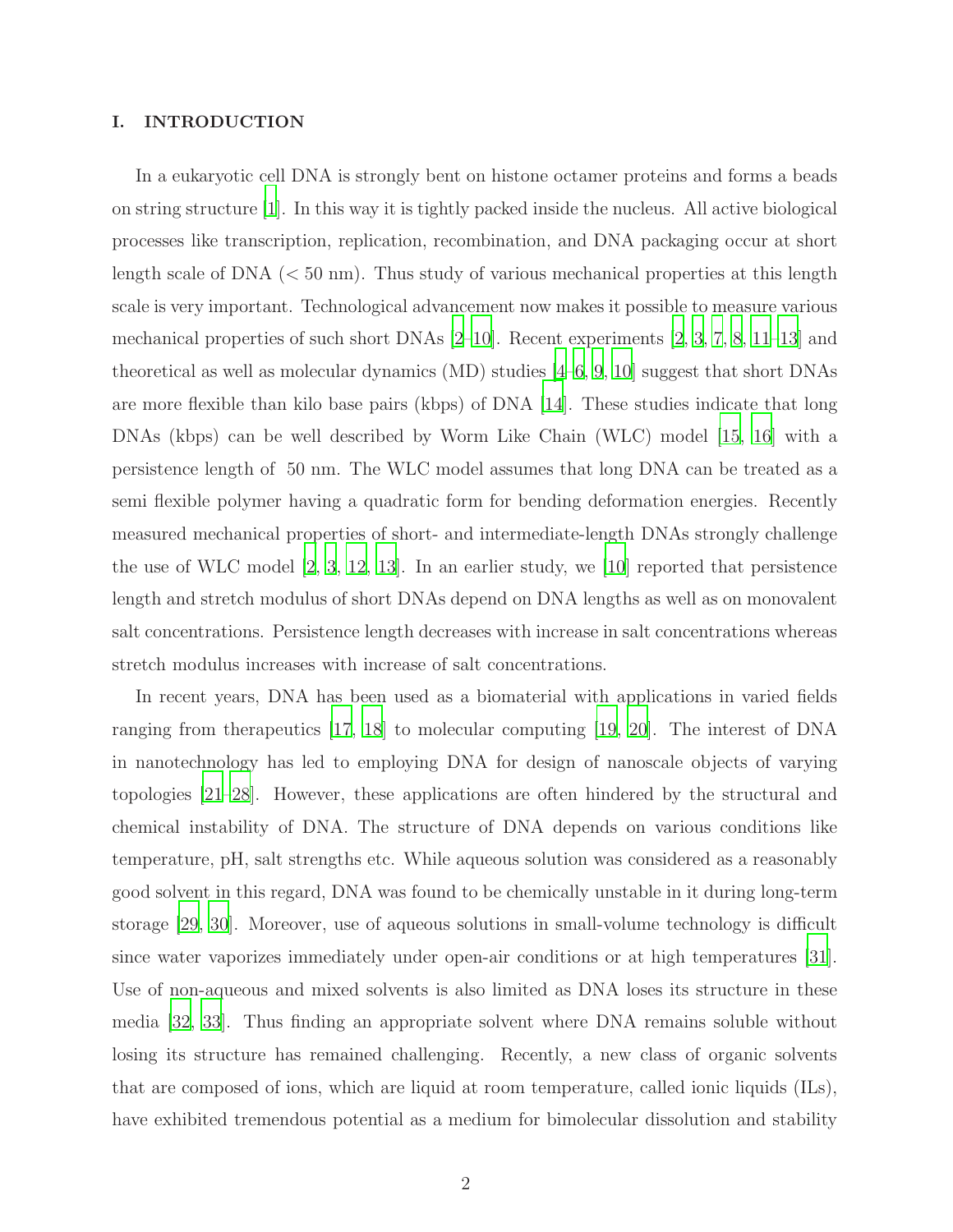[\[31,](#page-13-14) [34](#page-14-0)[–36](#page-14-1)]. For details regarding the chemical and molecular structure of ILs, the reader is referred elsewhere [\[37](#page-14-2)]. In a pioneering study, MacFarlane and coworkers [\[34](#page-14-0)] have shown that DNA retains its structure in various ILs during long-term storage at room temperature. Using molecular dynamics simulations, Senapati et al. [\[35\]](#page-17-0) elucidated the atomistic basis for such exceptional stability exhibited by DNA in ILs. Their results suggest that ILs disrupt the water cage around the duplex, thereby preventing hydrolytic damage during long-term storage of DNA. More interestingly, ILs were found to interact with the minor and major grooves and the phosphate backbone of the DNA, conferring additional structural stability on the biomolecule.

Considering the potential use of ILs as the next-generation solvent medium for DNA, and their unique ability to confer exceptional stability on DNA structure, it is natural to ask what is the microscopic origin of this enhanced stability? What prevents the hydrolytic damage of DNA in IL solution. We hypothesize that enhanced rigidity of DNA in IL makes its interaction and/or binding to different metabolites or DNase unfavorable and hence prevents degradation. To test this hypothesis, in this letter we have investigated various mechanical properties, like persistence length and stretch modulus, of dsDNA in presence of a range of hydrated ILs at different concentrations. The use of hydrated ILs, as opposed to neat ILs, is prompted by the earlier report of Senapati et al. [\[35](#page-17-0)] where a solute amount of water was always found to be retained in the hydration shell of DNA. We observe that DNA behaves like a rigid elastic rod in hydrated IL, contrary to its nature in monovalent salt. Our study further indicates that mechanical properties of DNA in different ILs could be the determinant for choosing the appropriate IL for long-term DNA storage.

# II. METHODS

### A. Simulation Details

We have performed a series of all atom MD simulations of Dickerson-Drew dodecamer (DDd,  $5' - d - (CGCGAATTCGCG)_2 - 3')$  DNA [\[35](#page-17-0), [39\]](#page-14-3) in binary mixtures of the widely studied imidazolium and cholinium classes of ILs with water. Chemical structures of IL cations and anions used in the present study are shown in Fig. S1. ILs belonging to the imidazolium class include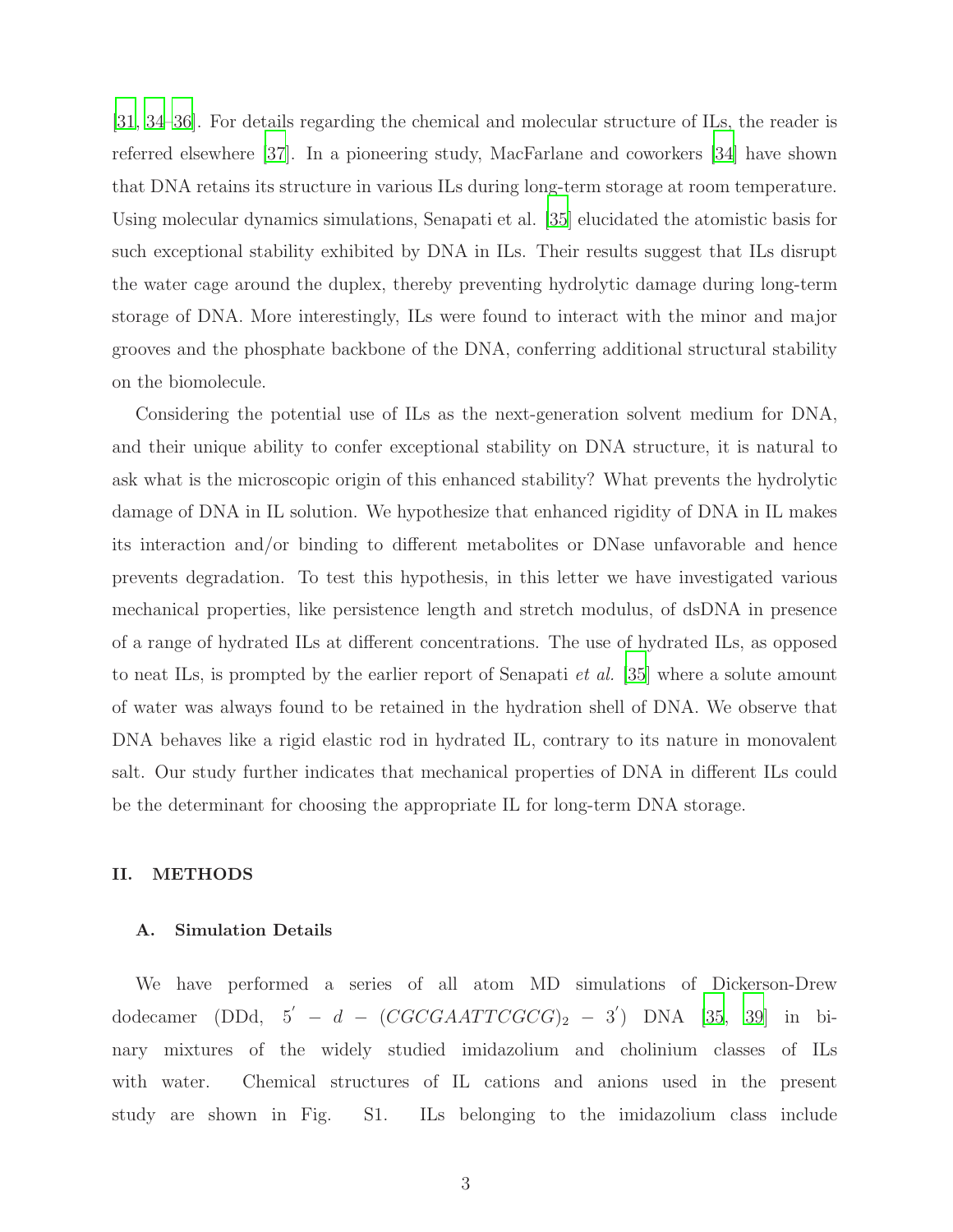

FIG. 1: (color online). (a) DDd with its central axis traced using Curves+ [\[38\]](#page-14-4). Successive heights between base pairs are  $h_i$  as shown in figure and  $\vec{t}_j$  is the local tangent vector at j. (b) Snapshot of DNA solvated in 80wt%  $\frac{1}{\text{bmin}}$  [lactate] solution. The imidazolium cation head group interacts with the phosphate backbone (pink) of the DNA. The cation also penetrates deep into the minor groove where its polar head group and hydrophobic tail establish electrostatic and van der Waals interactions, respectively, with the base atoms (orange). While IL penetration severely dehydrates the DNA solvation shell, solute amount of water (red) necessary for DNA structural integrity is retained in the hydration spine of the minor groove. The parts of the [bmim] cation specifically interacting with different regions of the DNA have been shown - imidazolium headgroups interact with the backbone while both the imidazolium head group and the alkyl tails penetrate into the grooves.

1−ethyl−3−methyl imidazolium acetate ([emim][acetate]), 1−butyl−3−methyl imidazolium acetate ([bmim][acetate]), 1−butyl−3−methyl imidazolium lactate ([bmim][lactate]) and 1−butyl−3−methyl imidazolium nitrate ([bmim][nitrate]), while [choline][acetate], [choline][lactate] and [choline][nitrate] ILs were selected from the cholinium class. Additionally, a control simulation of DNA in water was also carried out. The water:IL ratios in the simulations were chosen based on the concentrations of ILs in the experiments of MacFarlane and co-workers [\[34](#page-14-0)]. DNA dodecamer was placed at the center of a cubic box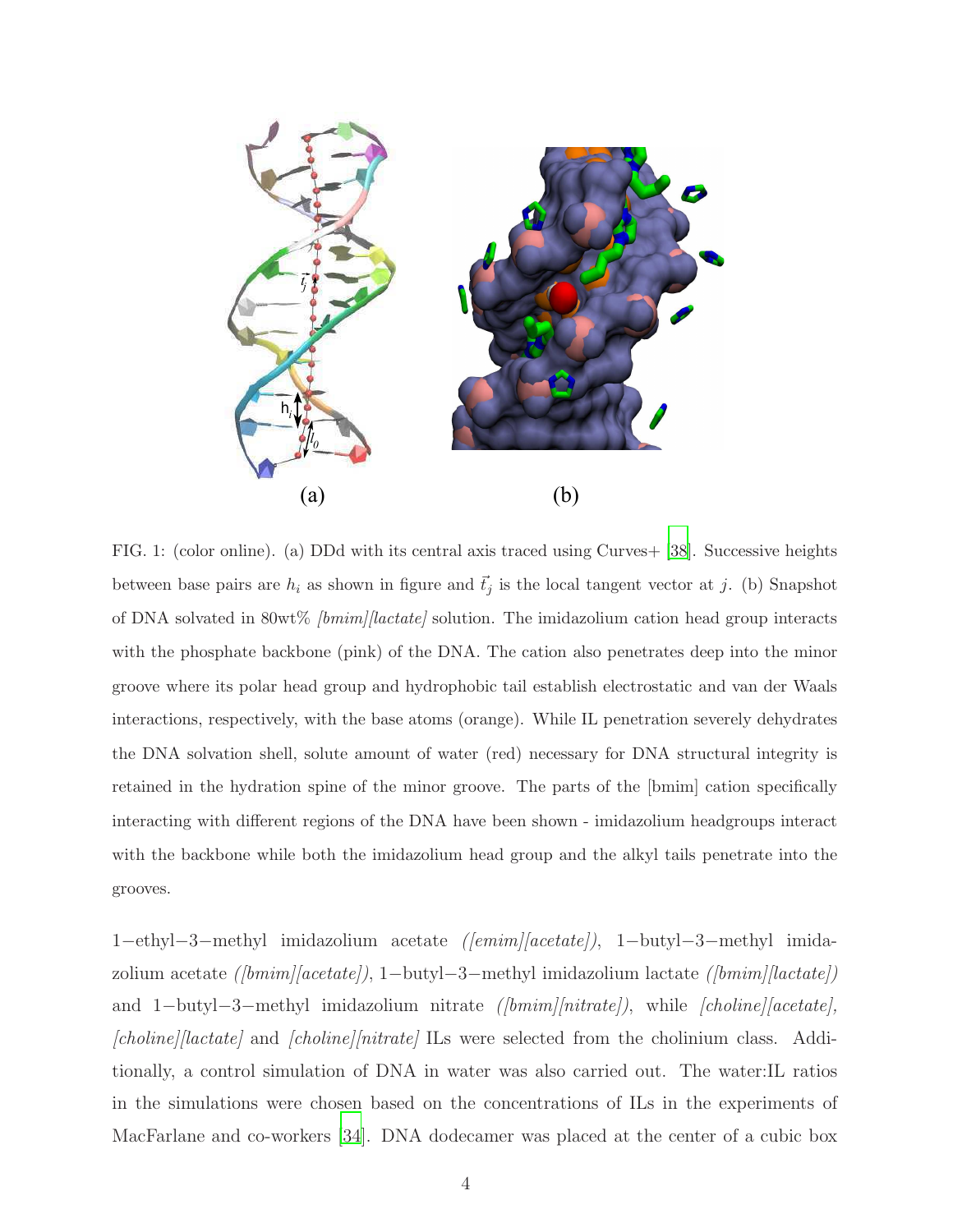of length 6.5 nm with periodic boundary conditions in all directions. 22  $\mathrm{Na}^+$  ions and 8000 water molecules were added to the system. The box size was chosen such that any DNA atom is at least 1.5 nm away from the box surface, preventing unwanted interactions with its image in translated unit cells. For the IL systems, the equilibrated dodecamer with four layers of surrounding water molecules from aqueous system was placed into a cubic box of length 6.5 nm. This box was then filled with requisite number of IL pairs and water to reach the desired IL concentrations. The systems were kept neutral by adding  $22 \text{ Na}^+$  ions. Further details of the simulated systems are presented in Table SI in the supplementary material.

Amber parm99 force field [\[40\]](#page-14-5) with parmbsc0 corrections [\[41\]](#page-14-6) and TIP3P water model [\[42](#page-14-7)] were adopted to represent the interaction potentials of DNA and water, respectively. The interaction potentials, used for imidazolium- and choline-based ILs were adopted from literature, which were developed within the spirit of OPLS-AA/AMBER framework [\[43,](#page-14-8) [44\]](#page-14-9). Simulations were carried out at 298 K and 1 atm pressure. Simulations were performed in NPT ensemble using the Berendsen thermostat and barostat. Both the thermostat and barostat relaxation times were set to 0.5 ps. The calculation of long-range Coulomb interaction was performed employing the full Ewald summation technique. 15  $\AA$  cut-off was used to compute real space part of the Ewald sum and Lennard-Jones interactions. SHAKE was used to constrain bond lengths involving hydrogens atoms. A set of minimization and equilibration runs of the starting structures was performed to remove the initial bad contacts. Simulations were performed for each system until the potential energy and system volume ceased to show any systemic drift. Subsequently, a production phase of 100 ns was performed using SANDER module of Amber12 [\[45](#page-14-10)].

# B. Analytical tools

## 1. Calculation of the persistence length  $(l_p)$

DNA in its discrete description can be described with equal segments of  $l_0$ . Orientational correlation between two tangent vectors  $\vec{t}_j$  and  $\vec{t}_{j+n}$  (see Fig. [1\(](#page-16-0)a)) separated by a distance d along the DNA axis represents the persistence length  $(l_p)$  of the DNA. Thus persistence length is a characteristic length over which the tangent-tangent correlations die off. In other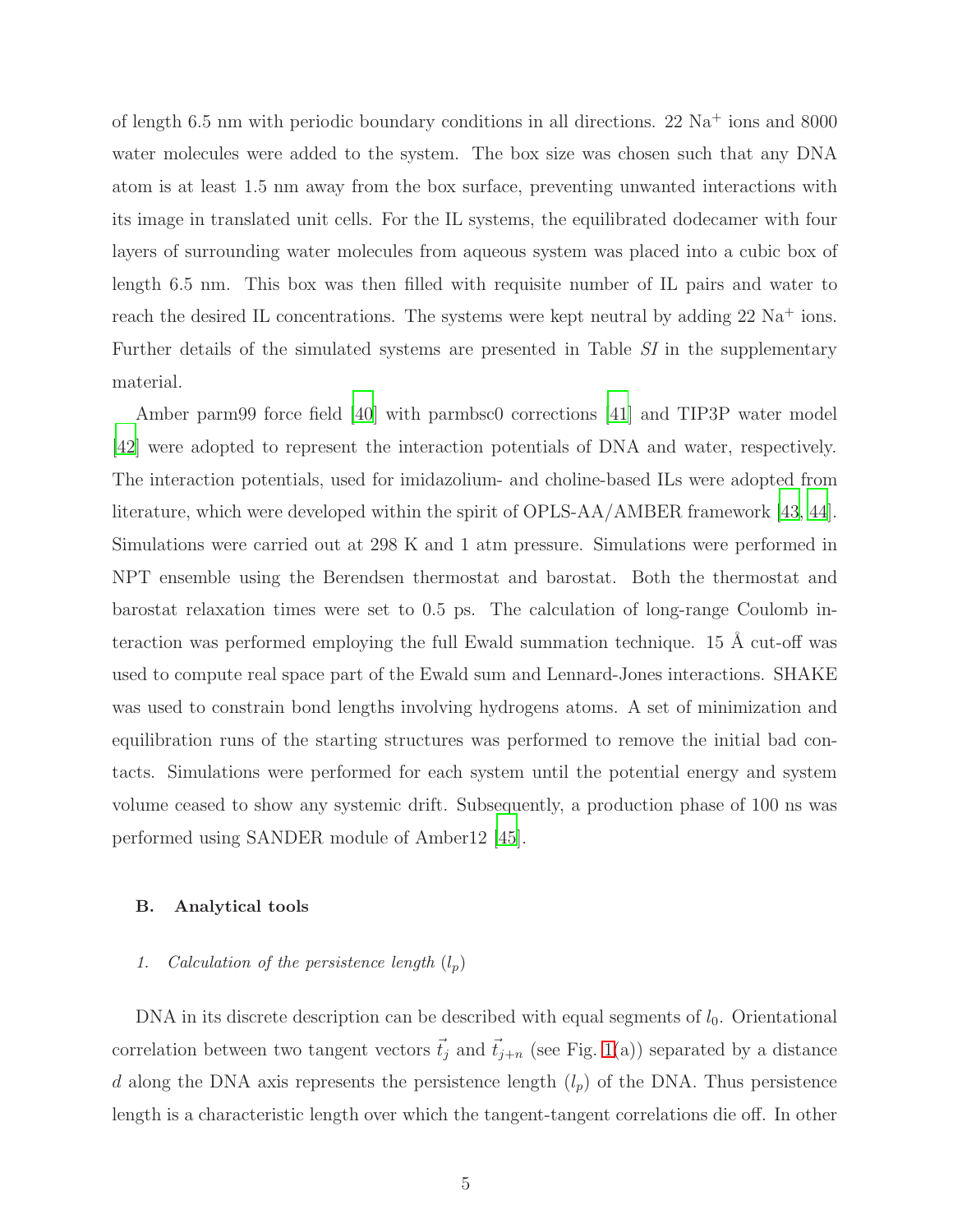words, it also measures the local bending between the two tangents with respect to the local axis  $\hat{z} = \vec{t}_j \times \vec{t}_{j+n}$  with amplitude  $cos\theta_j = \vec{t}_j \cdot \vec{t}_{j+n}$ , where  $\theta_j$  is the bending angle at j. In Kratky-Porod model [\[46\]](#page-14-11) it assumes that DNA resists to bending deformations, which is captured through an elastic bending energy defined as

$$
E_{K-P} = \frac{l_p}{l_0} \sum_{j=1}^{N-1} (1 - \cos \theta_j)
$$
 (1)

where  $l_p = \beta \kappa$ ,  $\beta = 1/k_B T$ ,  $k_B$  is the Boltzmann constant, T is the temperature and  $\kappa$  is the bending modulus. Small fluctuations in  $\theta$  can lead to a bending probability distribution and that can be approximated to Gaussian distribution as follows.

<span id="page-5-0"></span>
$$
P(\theta) = \sqrt{\frac{\beta \kappa}{2\pi L_0}} e^{-\frac{\beta \kappa}{2L_0} \theta^2}
$$
 (2)

where  $L_0 = \sum_j h_j$  is the contour length of the DNA (see Fig. 1). For small bending angles Eq. [\(2\)](#page-5-0) can further be simplified and is given by

<span id="page-5-1"></span>
$$
ln P(\theta) = -\frac{l_p}{L_0} (1 - \cos\theta) + 0.5ln(\frac{\beta \kappa}{2\pi L_0})
$$
\n(3)

A plot between  $lnP(\theta)$  vs.  $(1 - cos\theta)$  would give rise to a straight line with a descending slope. Thus fitting simulation/experimental data with Eq. [\(3\)](#page-5-1) and from the slope one can estimate the persistence length of the DNA. The method followed here is similar in spirit to the procedure reported in different earlier publications. [\[6,](#page-12-7) [9,](#page-12-8) [10,](#page-12-2) [12](#page-13-5), [21](#page-13-10), [47](#page-14-12)[–52\]](#page-14-13).

# 2. Calculation of the stretch modulus  $(\gamma)$

A DNA can be modeled as an elastic rod. In the elastic rod model [\[14,](#page-13-2) [53\]](#page-14-14), the deformation in DNA is restricted to the linear elastic regime. Assume that the DNA has a time averaged contour length  $L_0$  whereas the instantaneous length of the DNA is  $L$ . In presence of small perturbation along its length produces a restoring force  $F$ . This model assumes that this  $F$ increases linearly with the instantaneous fluctuations  $(L-L_0)/L_0$ . Thus  $F = -\gamma (L-L_0)/L_0$ , where  $\gamma$  is the stretch modulus of the ds-DNA. The associated free energy change becomes  $E(L) = \gamma (L - L_0)^2 / 2L_0$ . Substituting the expression of  $E(L)$  into Boltzmann's formula we obtain the following expression for the probability of ds-DNA with contour length L

<span id="page-5-2"></span>
$$
P(L) = \sqrt{\frac{\beta \gamma}{2\pi L_0}} e^{-\frac{\beta \gamma}{2L_0} (L - L_0)^2}
$$
\n
$$
\tag{4}
$$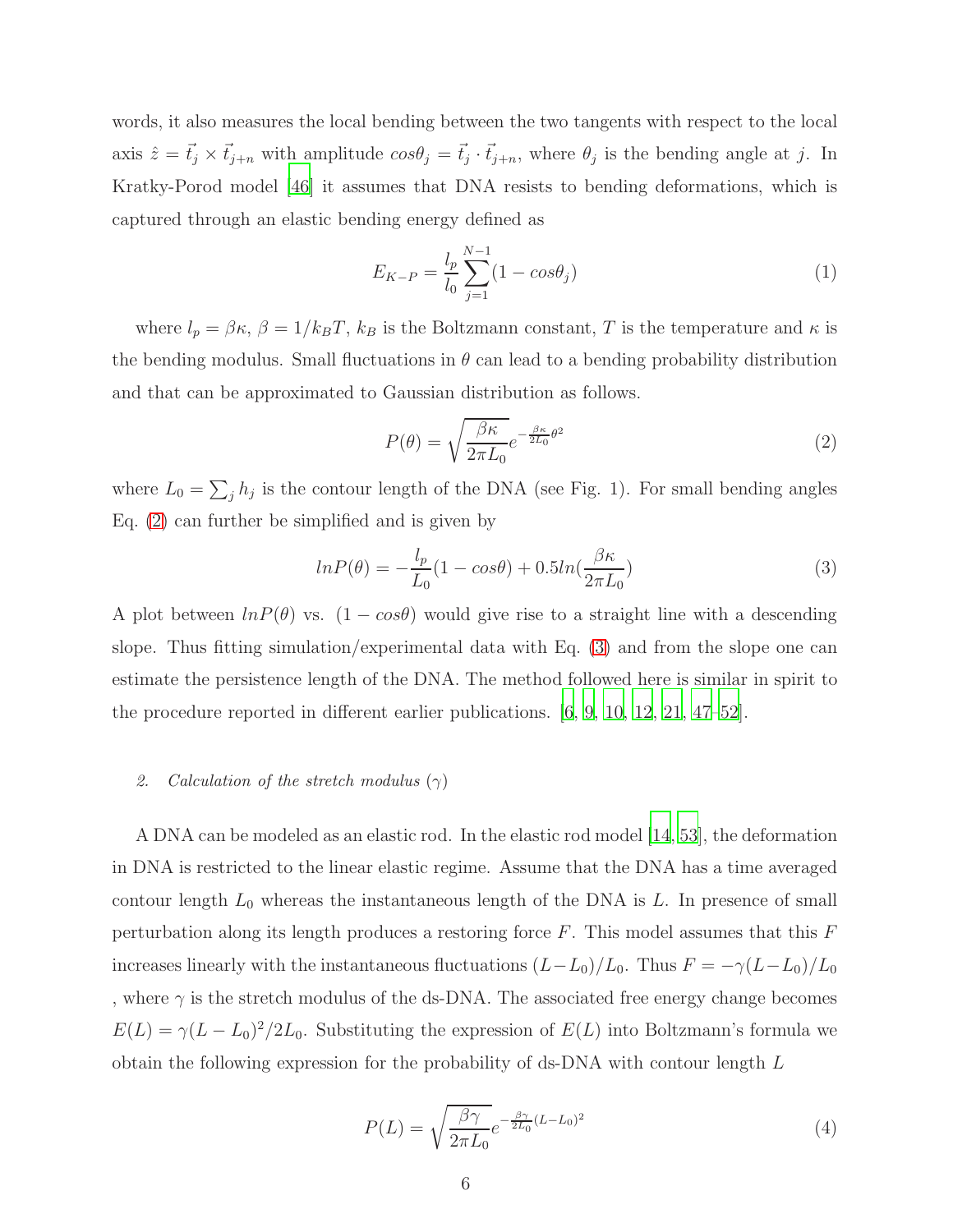Eq.[\(4\)](#page-5-2) looks like Gaussian function with a mean contour length  $L_0$ , and variance  $L_0/\beta\gamma$ . Fitting experimental/simulation data with Eq.[\(4\)](#page-5-2) one can estimate the stretch modulus.

## III. RESULTS AND DISCUSSION

DDd was simulated in water and several IL/water binary mixtures as listed in Table SI. For all solutions, two different IL:water compositions were selected, 80 : 20 and 50 : 50, to study the effect of IL concentration on the mechanical properties of DNA. The structural stability of DNA in IL/water binary mixtures was probed by analyzing its root mean square deviation (RMSD) from the native crystal structure throughout the simulation trajectory (see figures S2 and S3 in the supplementary material). Time evolution of RMSD showed that irrespective of the IL type or concentration, the B-form of DNA was stable, indicated by a structural deviation of  $\langle 2.5 \text{ Å}$  from the canonical B-DNA crystal structure during the production run of 100 ns. Notably, in this and earlier studies we have observed that the dynamics of DNA is considerably dampened in presence of ILs, due to the high viscosity of the IL/water medium. However, computation of DNA helical parameters in all IL/water mixtures has shown that DNA samples almost equivalent conformational space in IL/water mixtures as in aqueous solutions. For example, Figure S4 in the supplementary material presents the rise and twist values sampled by the DDd in presence and absence of [choline][acetate] IL. Evidently, changes in these helical parameters observed during the simulation period are comparable in both solvent media, indicating that albeit slowly DNA does sample the B-DNA conformational space in the binary mixtures as it does in water. Many DNA conformational dynamics such as bending, twisting, backbone dynamics and sugar puckering happens in a timescale of 100 ns or faster [\[54](#page-15-0)]. DNA dynamics associated with the base pair opening happens in the timescale of millisecond. So our ns long DNA dynamics will probe majority of the DNA conformational change in a satisfactory manner except dynamics associated with base pair opening. Thus DNA persistence length calculated using bending angle distribution from the  $100 - 200$  ns long dynamics should be realistic and statistically significant.

To determine the persistence length  $(l_p)$  of DNA in presence of ILs, the bending angle distributions of DDd solvated in various IL/water binary mixtures at different concentrations were deduced. Fig. [2](#page-18-0) illustrates log of bending angle distribution as a function of  $(1 - cos\theta)$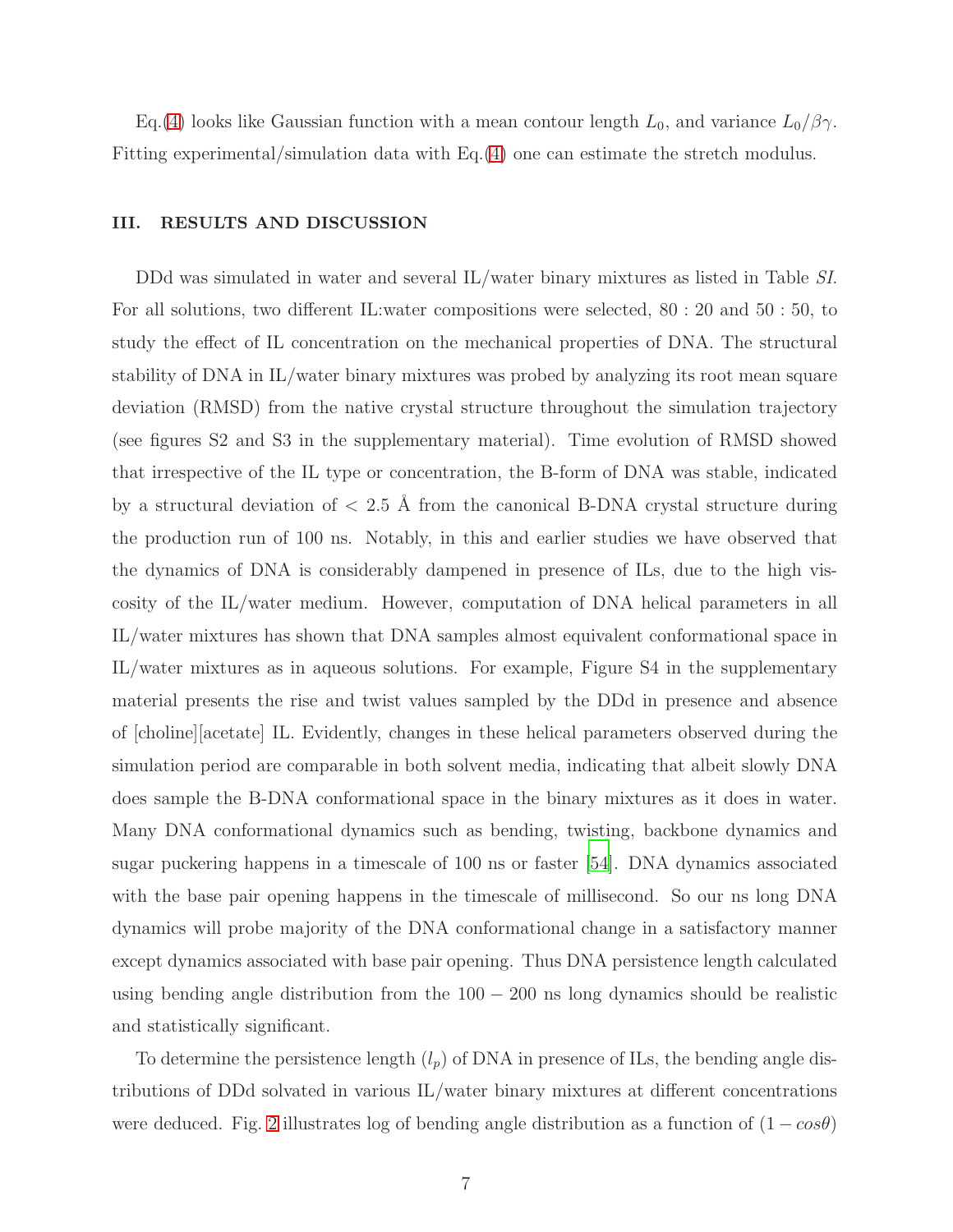

FIG. 2: (color online). Probability distributions of bend angles for DDd at various [choline][acetate] concentrations. Discrete data points (red) are obtained from our MD simulations. Persistence lengths at respective cases are calculated by fitting the slope with Eq. [\(3\)](#page-5-1) and are shown by straight line (blue).

for  $[choline]/acetate]$  at different IL concentrations - 80wt%, 50wt% and 0wt%. Discrete data points (in red) were obtained from our computer simulations. The  $l_p$  of DNA in the respective systems was calculated by fitting the data with Eq. [\(3\)](#page-5-1), as represented by solid lines (in blue) in the figure. The  $l_p$  of DDd in presence of other ILs at different concentrations are listed in Table [I.](#page-17-1) These values are further plotted in Fig. S5 of the supplementary material. As evident from the figures, the  $l_p$  of DDd is strongly modulated by IL concentration as well as IL class. Interestingly, for majority of ILs the  $l_p$  of DNA increases with increasing IL concentration. Such increase in  $l_p$  with increasing ionic strength is contrary to the behavior exhibited by DNA in inorganic salt solutions, where the  $l_p$  of DNA decreases with increasing salt concentration. It is well known that inorganic cations neutralize the negatively charged phosphate backbone of DNA thereby increasing the bendability of the duplex. As a result, high monovalent salt concentration leads to soft DNA with lower  $l_p$ . Conversely, IL cations not only bind to the phosphate backbone but also establish strong electrostatic and hydrophobic interactions with the DNA grooves. As shown in Fig. [1\(](#page-16-0)b) the imidazolium cation penetrates deep into the minor groove of the DNA duplex where it makes electrostatic and hydrophobic interactions with the base and sugar moieties [\[35\]](#page-17-0). Such strong IL-DNA interactions confers rigidity on the DNA structure causing the observed increase in  $l_p$ . Notably, while this increase is marked in 80wt% hydrated IL solution, the  $l_p$  of DNA in 50wt% solution shows only slight increase from that in water. In the 50wt% IL solution, the DNA groove contains significant water with respect to IL. An earlier study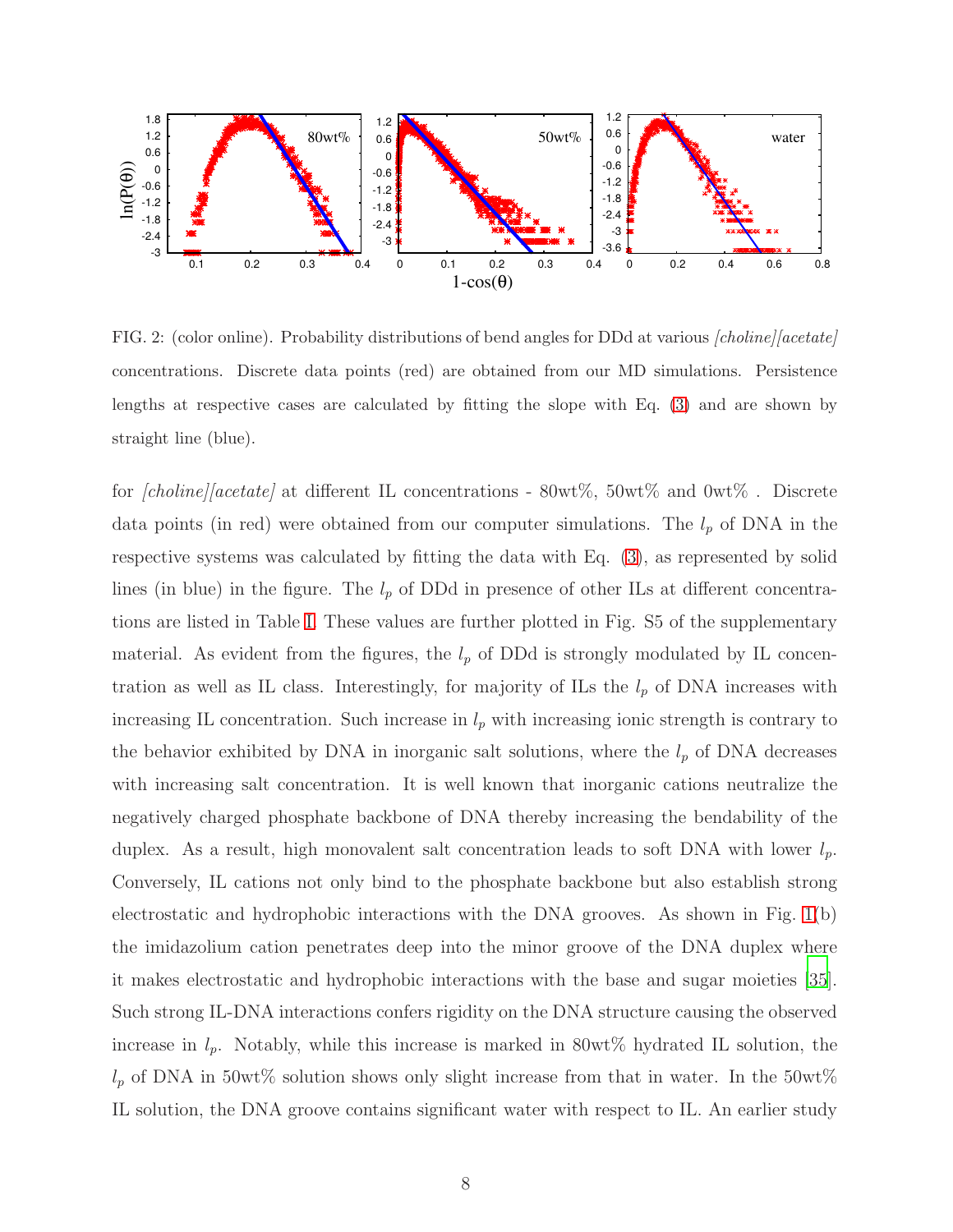has shown that in presence of larger amounts of water, IL/water binary mixtures exhibit more water-like than IL-like properties [\[55\]](#page-15-1). As a result, the DNA  $l_p$  at this concentration is found to be similar to that in water medium. On the other hand, at 80wt%, DNA grooves are populated primarily by IL cations and the difference in  $l_p$  with respect to neat water system becomes evident. Another interesting fact is the higher  $l_p$  of DNA in  $\text{lbmim}/\text{based}$ ILs compared to *[choline]* or *[emim]* systems at  $80wt\%$  (Table [I\)](#page-17-1). While all three IL cations bind with the DNA minor groove (Fig. [1\(](#page-16-0)b)), they exhibit different modes of interaction with the groove atoms. As shown in the Fig. [1\(](#page-16-0)b), the planar imidazolium head group and long hydrophobic tail of the  $\langle bmin \rangle$  cation enable easy accessibility into the depths of the minor groove where the cation establishes electrostatic and van der Waals interactions with the base atoms. Conversely, the bulky  $NMe<sub>3</sub>$  headgroup of *[choline]* doesn't allow it to penetrate deep into the groove, resulting in comparatively weaker binding. The shorter ethyl chain of  $\ell$ *emim* $\ell$  cation also weakens its interaction with the DNA groove. Thus, stronger the interactions of DNA with IL, more rigid the DNA duplex becomes. Notably, unlike other ILs, the  $l_p$  of DNA solvated in  $\text{[bmin]}/\text{nitrate}/\text{water}$  mixtures exhibited values close to the control water system irrespective of the IL concentration. In agreement with an earlier report, among all ILs  $\overline{\text{bmm}}/\text{nitrate}$  was found to strip least amount of water from the DNA solvation shell [\[35\]](#page-17-0). This is plausibly because  $\text{[bmin]}$  remains strongly paired with the *nitrate* anion, preventing the cation from penetrating into the narrow minor groove of DNA. The significant amount of water retained in the solvation shell of DNA dissolved in the  $\text{bmin}/\text{lnitrate}$  system results in the low  $l_p$  of the duplex in this system. Therefore, it can be clearly surmised from the above findings that the level of hydration of DNA is inversely related to its persistence length in IL/water binary mixtures.

Using our MD simulation data, we further calculated the contour length distribution  $(P(L))$  of DDd at various IL solutions. For all the considered ILs we observed (not shown) that the average contour length of the DDd in 50wt% is comparable in absence and presence of IL. This is in consensus with the groove-binding mode of IL with DNA, which, as opposed to intercalation, does not alter the total length of the DNA. Contour length distributions of DDd in *[choline][acetate]* at different concentrations and in water are illustrated in Fig. [3.](#page-19-0) Discrete data points were obtained from simulations and the solid lines were obtained by fitting these data points with Eq. [\(4\)](#page-5-2). Interestingly, the contour length distribution of DDd in 80wt% IL solution is narrower than the other two cases. This indicates that with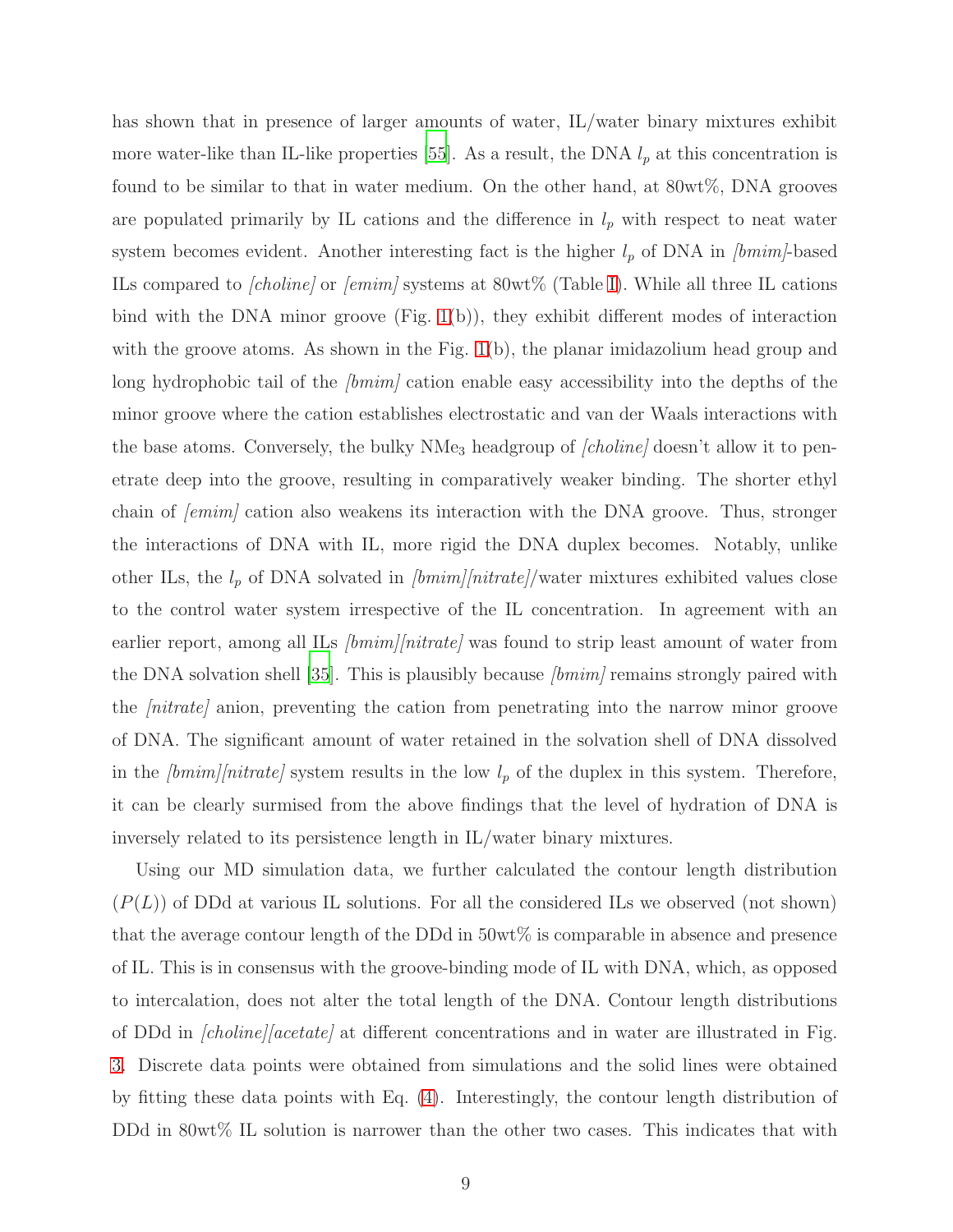| DD <sub>d</sub> in  | Persistence length | Persistence length | Stretch modulus      | Stretch modulus     |
|---------------------|--------------------|--------------------|----------------------|---------------------|
|                     | $(nm)$ at 80wt $%$ | $(nm)$ at 50wt\%   | (pN) at $80wt\%$     | (pN) at $50wt\%$    |
| [bmin][acetate]     | $248.74 \pm 6.8$   | $58.34 \pm 1.53$   | $3926.24 \pm 124.02$ | $981.87 \pm 86.93$  |
| [bmin][lactate]     | $131.42 \pm 4.54$  | $61.77 \pm 3.11$   | $2980.85 \pm 67.84$  | $3653.42 \pm 61.57$ |
| [bmin][nitrate]     | $49.67 \pm 1.79$   | $35.10 \pm 1.38$   | $2771.38 \pm 52.79$  | $1085.98 \pm 25.84$ |
| [choline][acetate]  | $126.35 \pm 4.16$  | $74.03 \pm 0.99$   | $8402.44 \pm 114.28$ | $1640.32 \pm 36.59$ |
| [choline][lactate]  | $113.49 \pm 3.73$  | $73.38 \pm 1.38$   | $6324.84 \pm 86.57$  | $2579.09 \pm 27.42$ |
| [choline] [nitrate] | $105.21 \pm 1.90$  | $55.83 \pm 0.80$   | $4457.95 \pm 61.45$  | $3127.66 \pm 93.42$ |
| [emim][acetate]     | $99.91 \pm 2.33$   | $49.18 \pm 1.26$   | $5951.72 \pm 175.26$ | $1999.64 \pm 50.98$ |
| water (no $IL$ )    | $49.89 \pm 0.77$   |                    | $1096 \pm 32$        |                     |

TABLE I: Mechanical properties of DDd in various ILs at different concentrations.

increasing IL concentration, DNA explores lesser number of structural variants due to the increased rigidity of the IL-bound DNA structure, in agreement with our previous observation. Stretch modulus values of DDd in the respective IL environments were calculated by fitting the discrete data with Eq. [\(4\)](#page-5-2), as represented by solid lines in the Fig. [3.](#page-19-0) Hence, we compared the  $\gamma$  values of DDd in various ILs at different concentrations and listed them in Table [I.](#page-17-1) The respective  $\gamma$  values are also plotted in Fig. S6 in the supplementary material. We observe that with addition of IL, the stretch modulus of DDd increases with increasing IL concentration. A larger stretch modulus is indicative of a stiffer DNA in presence of ILs. We observe that stretch modulus and persistence length of DDd in different ILs increase with the increase of the respective IL concentrations, which is unlike to the situation when DNA in monovalent salt  $[10, 14]$  $[10, 14]$ . Present trend supports macroscopic elastic theory [\[10,](#page-12-2) [14](#page-13-2)], which predicts these two quantities to be directly proportional to each other. Yet another interesting fact evident from Table [I](#page-17-1) is the several-fold higher stretch modulus of DDd in presence of *[choline]*-based ILs compared to that in *[bmim]*-based ILs in 80wt% binary mixtures. Recall that this trend is opposite to the higher  $l_p$  of DNA observed in *[bmim]*-containing binary mixtures. Presence of all cations are known to increase the stretch modulus of DNA by neutralizing the DNA backbone and lowering intra-molecular electrosatic repulsion. However, unlike  $\langle bmin \rangle$ ,  $\langle cholin \epsilon \rangle$  ILs interact with greater affinity with the DNA backbone owing to the localized positive charge on the NMe<sub>3</sub> headgroup of the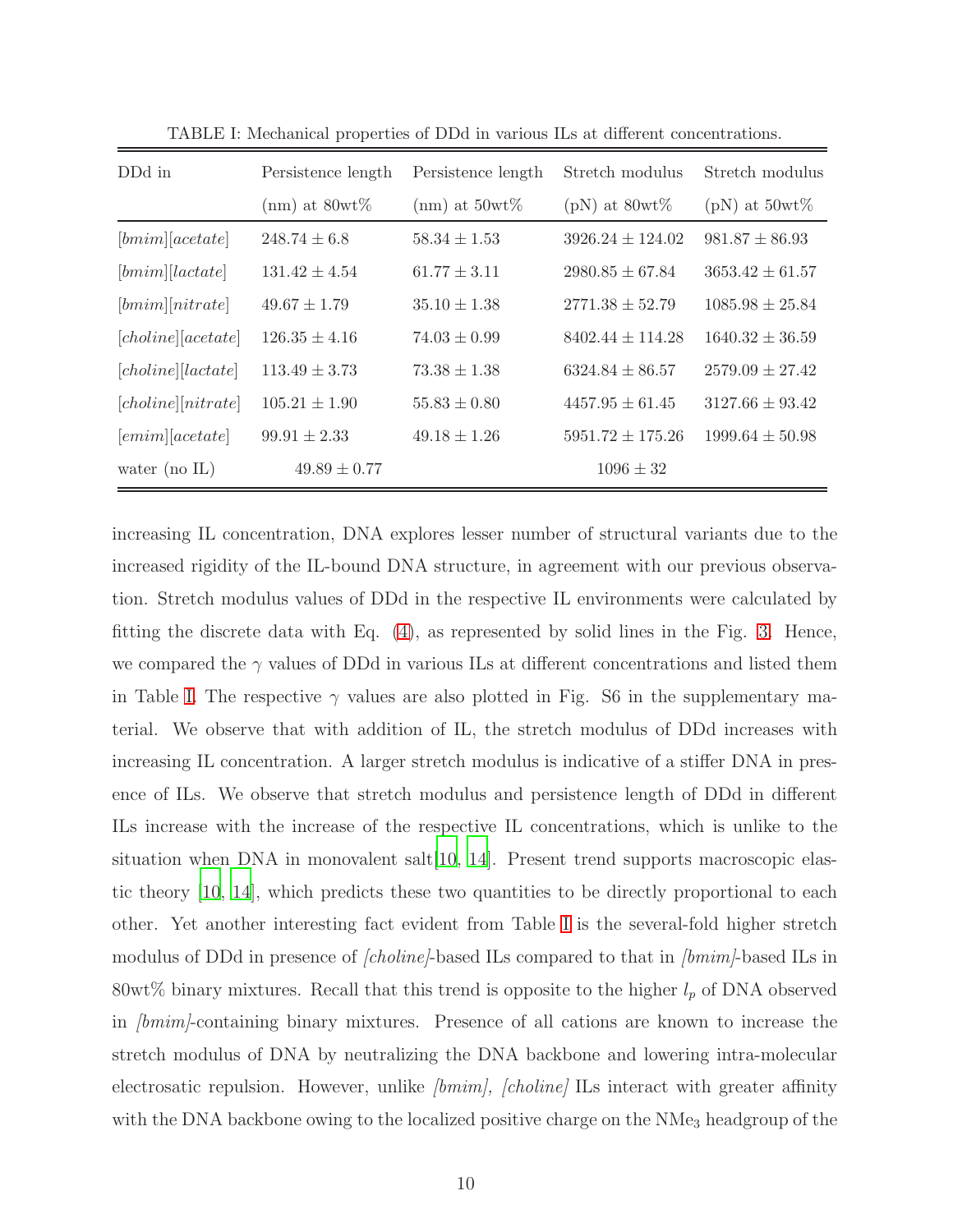choline cation. As a result, it requires larger force to stretch [choline]-bound DNA, leading to higher values of stretch moduli in these systems. Moreover, as observed by us and others, in presence of *choline*-ILs, higher amount of water is retained in the DNA solvation shell compared to  $\text{bmin}$ -ILs. The -OH group of the choline cation is known to interact with water and form a complex cation-water hydrogen bonded network [\[56\]](#page-15-2). Such interactions in the solvation shell of DNA dissolved in *[choline]*-ILs plausibly makes the hydration layer quite rigid, thereby making it difficult to stretch the DNA. Notably, a similar observation was made in an earlier study where the presence of an ordered hydration network was found to increase the elastic stretch modulus of a self-assembled DNA monolayer [\[57\]](#page-15-3). It is worth mentioning here that the knowledge of DNA flexibility or deformability at the base step level also can give important insight into their biological action. Earlier Lankas et. al. [\[58\]](#page-15-4) have investigated the elastic constants for each base pair step in aqueous environment. Following their analysis we also investigate the local stiffness parameters of the DNA in two different concentrations of [choline][acetate] (not shown). We find that the stiffness parameters at the base pair level in the above mentioned IL vary based on the base sequences and they get modified with the IL-phosphate interactions. These observations further suggest that DDd becomes more rigid with the increase of IL concentration. A detailed analysis of the local stiffness parameters of the DNA in different IL environments is currently under our investigation.

### IV. CONCLUSIONS

Presence of hydrated ionic liquid stabilizes the B-conformation of the DDd [\[34,](#page-14-0) [35\]](#page-17-0). The atomistic basis for long-term stability of DDd in hydrated liquids is also explored by studying various mechanical properties of DNA via MD simulations along with various theoretical models. The results suggest that mechanical properties of DDd depend not only on IL solution concentration but also on different types of ILs. Persistence length of DDd in an 80wt% IL solution is higher than that in a 50wt% IL solution. High density of IL cations in the DNA solvation shell reduces the inter-strand phosphate repulsion but increases the electrostatic repulsion in the intra-strand. Further binding of cations of hydrated IL to the major and minor grooves through hydrophobic and polar interactions resist the DNA to bend. As a result DDd becomes stiffer in higher concentration of IL. For most of the cases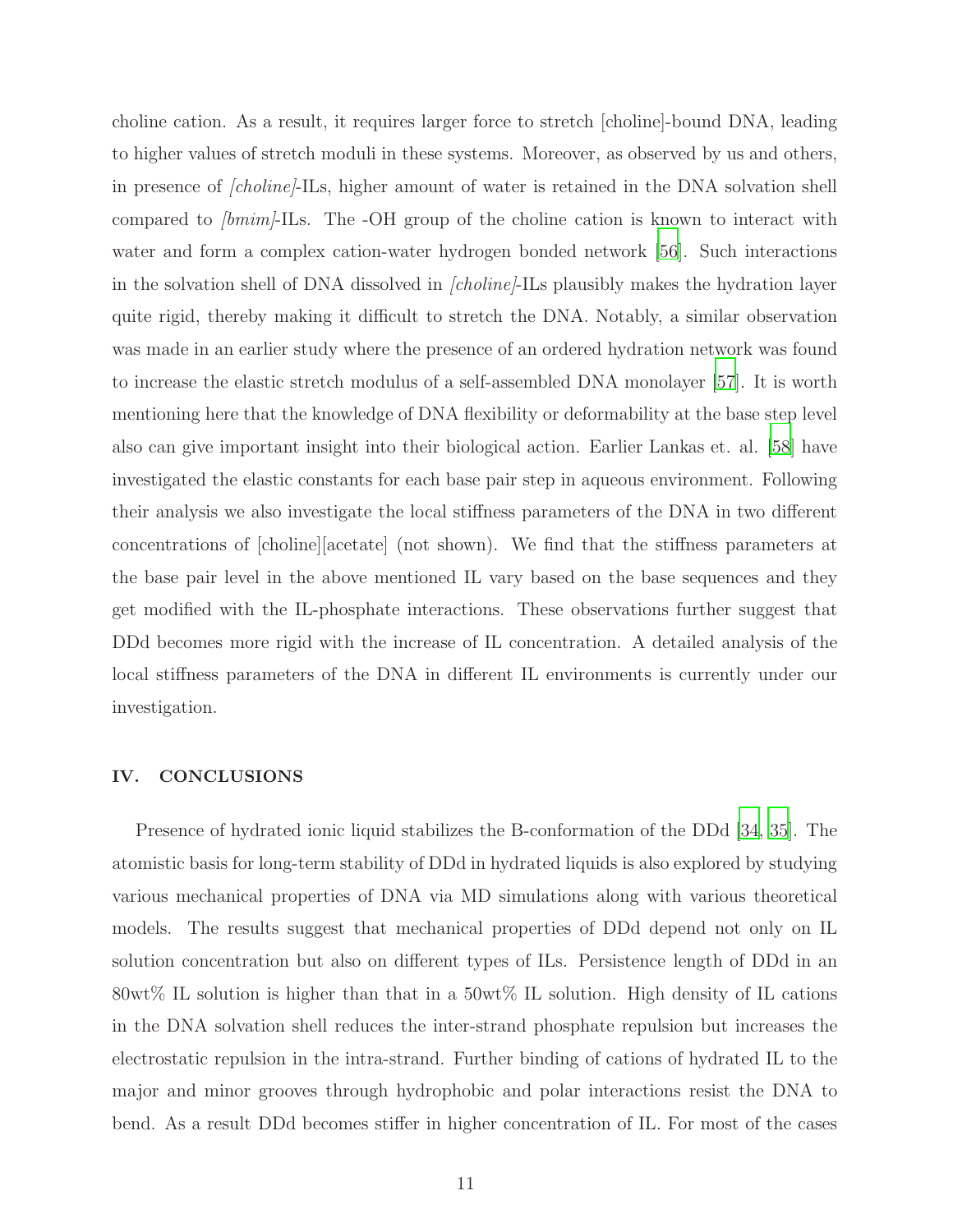

FIG. 3: (color online). Contour length distribution for DDd at different ILs concentration and at no IL (water) solution. Discrete data points are obtained from our MD simulations and the respective solid lines are obtained by fitting the data points with Eq. [\(4\)](#page-5-2).

stretch modulus of DDd increases with increase of IL solution concentration. This clearly indicates that stiffer DNA requires more force to stretch. Our study shows that both stretch modulus and persistence length changes in the similar fashion with the IL concentration, which is different as observed in case of monovalent salt concentration [\[9](#page-12-8), [10,](#page-12-2) [14\]](#page-13-2). This trend suggests that DDd behaves more like an elastic rigid rod [\[10](#page-12-2), [46\]](#page-14-11) in IL. Such a unique behavior of DNA in IL/water binary mixtures can have important implications on DNA stability. Earlier studies by our group showed that dehydration of DNA by ILs indirectly aids in DNA stability against DNase I-mediated hydrolytic damage [\[35\]](#page-17-0). The current study suggests that ILs could further aid in stabilizing DNA by directly interfering with DNA-DNase I interaction. It is well known that flexibility of the DNA substrate is key in mediating appropriate DNase I binding and cleavage [\[59\]](#page-15-5). Thus, increased rigidity of DNA in ILs might prevent DNase I binding to DNA, thereby conferring exceptional long-term stability of DNA during storage. In principle, outcomes of our study can be tested by performing in vitro single molecule experiments and MD simulations of DNA-protein interactions in presence of ILs.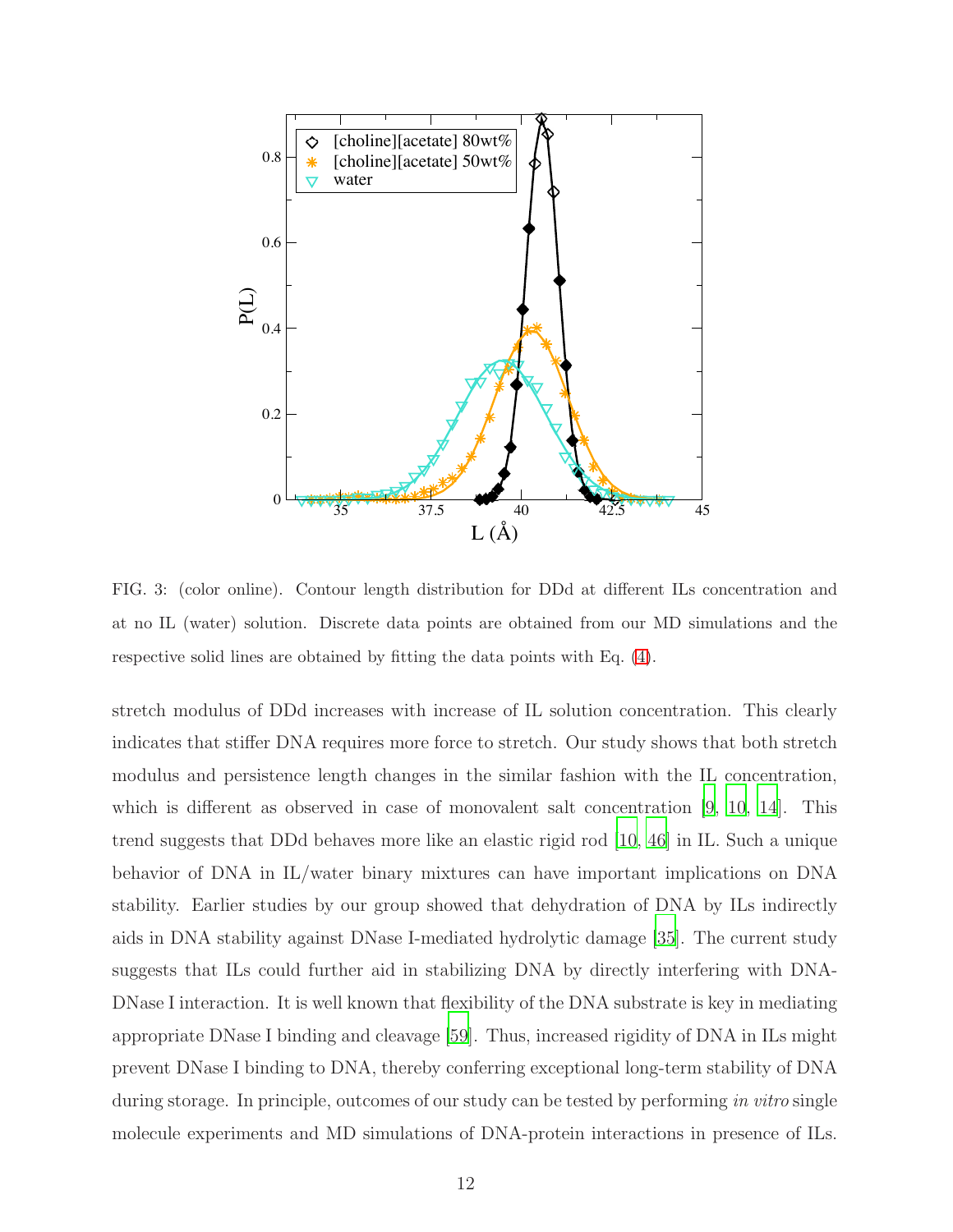Our study further provides more insight about DNA nano-mechanics, DNA nanotechnology and IL-DNA interactions, which may help to choose specific nucleic acid solutes for long term DNA storage e.g. *[bmim][nitrate]*.

# V. SUPPLEMENTARY MATERIAL

See supplementary material for chemical structures of ILs, a table that describes details of DDd simulated in different IL/water binary mixtures, figures related to time evolution of simulated DDd in 80 : 20 and 50 : 50 IL/water binary mixtures, figure of the variation of persistence length of DDd at different ILs concentrations, and figure of the variation of stretch modulus of DDd at different ILs concentrations.

### Acknowledgments

We greatly acknowledge the financial support received from the DAE, India. AG also thanks SERB, DST, government of India, for support through an ECR grant.

- <span id="page-12-0"></span>[1] B. Alberts, J. Alexander, L. Julian, R. Martin, R. Keith, and W. Peter, Molecular biology of the cell (Garland science, 2008), 5th ed.
- <span id="page-12-3"></span><span id="page-12-1"></span>[2] R. S. Mathew-Fenn, R. Das, and P. A. Harbury, Science 322, 446 (2008).
- [3] C. Yuan, H. Chen, X. W. Lou, and L. A. Archer, Physical review letters 100, 018102 (2008).
- <span id="page-12-6"></span>[4] Y. J. Bomble and D. A. Case, Biopolymers 89, 722 (2008).
- <span id="page-12-7"></span>[5] A. Noy and R. Golestanian, Physical review letters 109, 228101 (2012).
- [6] S. Mogurampelly, B. Nandy, R. R. Netz, and P. K. Maiti, The European Physical Journal E 36, 68 (2013).
- <span id="page-12-4"></span>[7] A. K. Mazur and M. Maaloum, Physical review letters 112, 068104 (2014).
- <span id="page-12-5"></span>[8] A. K. Mazur and M. Maaloum, Nucleic acids research 42, 14006 (2014).
- <span id="page-12-8"></span>[9] Y.-Y. Wu, L. Bao, X. Zhang, and Z.-J. Tan, The Journal of Chemical Physics 142, 125103 (2015).
- <span id="page-12-2"></span>[10] A. Garai, S. Saurabh, Y. Lansac, and P. K. Maiti, The Journal of Physical Chemistry B 119, 11146 (2015).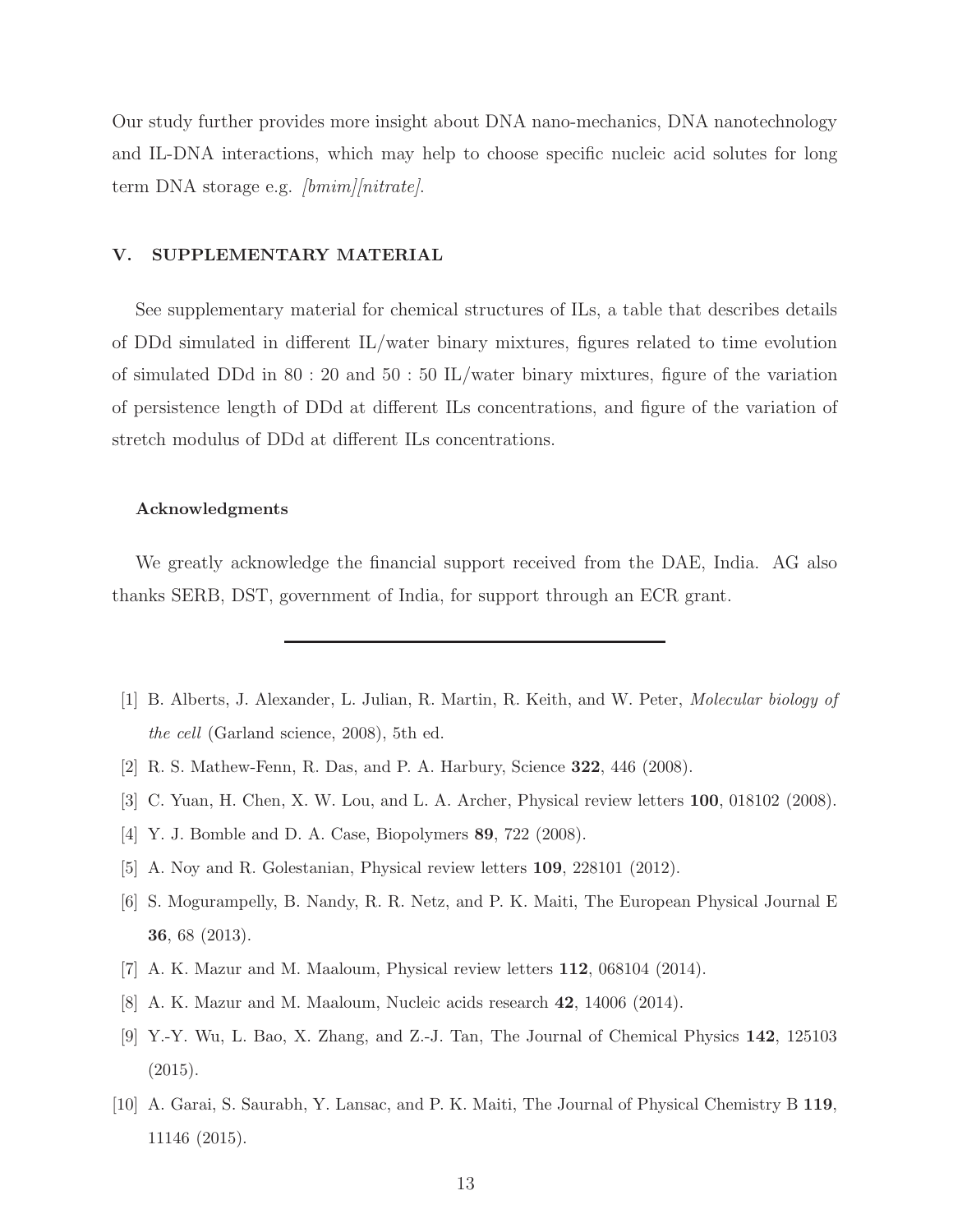- <span id="page-13-5"></span><span id="page-13-0"></span>[11] T. E. Cloutier and J. Widom, Molecular cell 14, 355 (2004).
- [12] P. A. Wiggins, T. Van Der Heijden, F. Moreno-Herrero, A. Spakowitz, R. Phillips, J. Widom, C. Dekker, and P. C. Nelson, Nature nanotechnology 1, 137 (2006).
- <span id="page-13-2"></span><span id="page-13-1"></span>[13] R. Vafabakhsh and T. Ha, Science 337, 1097 (2012).
- [14] C. G. Baumann, S. B. Smith, V. A. Bloomfield, and C. Bustamante, Proceedings of the National Academy of Sciences 94, 6185 (1997).
- <span id="page-13-4"></span><span id="page-13-3"></span>[15] J. F. Marko and E. D. Siggia, Macromolecules 28, 8759 (1995).
- <span id="page-13-6"></span>[16] S. Kumar and M. S. Li, Physics Reports 486, 1 (2010).
- <span id="page-13-7"></span>[17] S. D. Patil, D. G. Rhodes, and D. J. Burgess, The AAPS journal 7, E61 (2005).
- <span id="page-13-8"></span>[18] M. Liu, Journal of internal medicine 253, 402 (2003).
- [19] N. Goldman, P. Bertone, S. Chen, C. Dessimoz, E. M. LeProust, B. Sipos, and E. Birney, Nature 494, 77 (2013).
- <span id="page-13-10"></span><span id="page-13-9"></span>[20] D. Normile, Science 295, 951 (2002).
- [21] H. Joshi, A. Kaushik, N. C. Seeman, and P. K. Maiti, ACS nano 10, 7780 (2016).
- [22] H. Joshi, D. Bhatia, Y. Krishnan, and P. K. Maiti, Nanoscale 9, 4467 (2017).
- [23] H. Joshi, A. Dwaraknath, and P. K. Maiti, Physical Chemistry Chemical Physics 17, 1424 (2015).
- [24] P. K. Maiti, T. A. Pascal, N. Vaidehi, J. Heo, and W. A. Goddard III, Biophysical journal 90, 1463 (2006).
- [25] P. K. Maiti, T. A. Pascal, N. Vaidehi, and W. A. Goddard III, Nucleic acids research 32, 6047  $(2004).$
- [26] Y.-Y. Liu, P.-Y. Wang, S.-X. Dou, W.-C. Wang, P. Xie, H.-W. Yin, X.-D. Zhang, and X. G. Xi, The Journal of chemical physics 121, 4302 (2004).
- [27] H. Liu and D. Liu, Chemical Communications pp. 2625–2636 (2009).
- <span id="page-13-11"></span>[28] M. Yamada, M. Yokota, M. Kaya, S. Satoh, B. Jonganurakkun, M. Nomizu, and N. Nishi, Polymer 46, 10102 (2005).
- <span id="page-13-12"></span>[29] Y.-K. Cheng and B. M. Pettitt, Progress in biophysics and molecular biology 58, 225 (1992).
- <span id="page-13-13"></span>[30] T. Lindahl and B. Nyberg, Biochemistry 11, 3610 (1972).
- <span id="page-13-14"></span>[31] H. Tateishi-Karimata and N. Sugimoto, Nucleic acids research 42, 8831 (2014).
- <span id="page-13-15"></span>[32] G. Bonner and A. M. Klibanov, Biotechnology and bioengineering 68, 339 (2000).
- <span id="page-13-16"></span>[33] B. Hammouda and D. Worcester, Biophysical journal 91, 2237 (2006).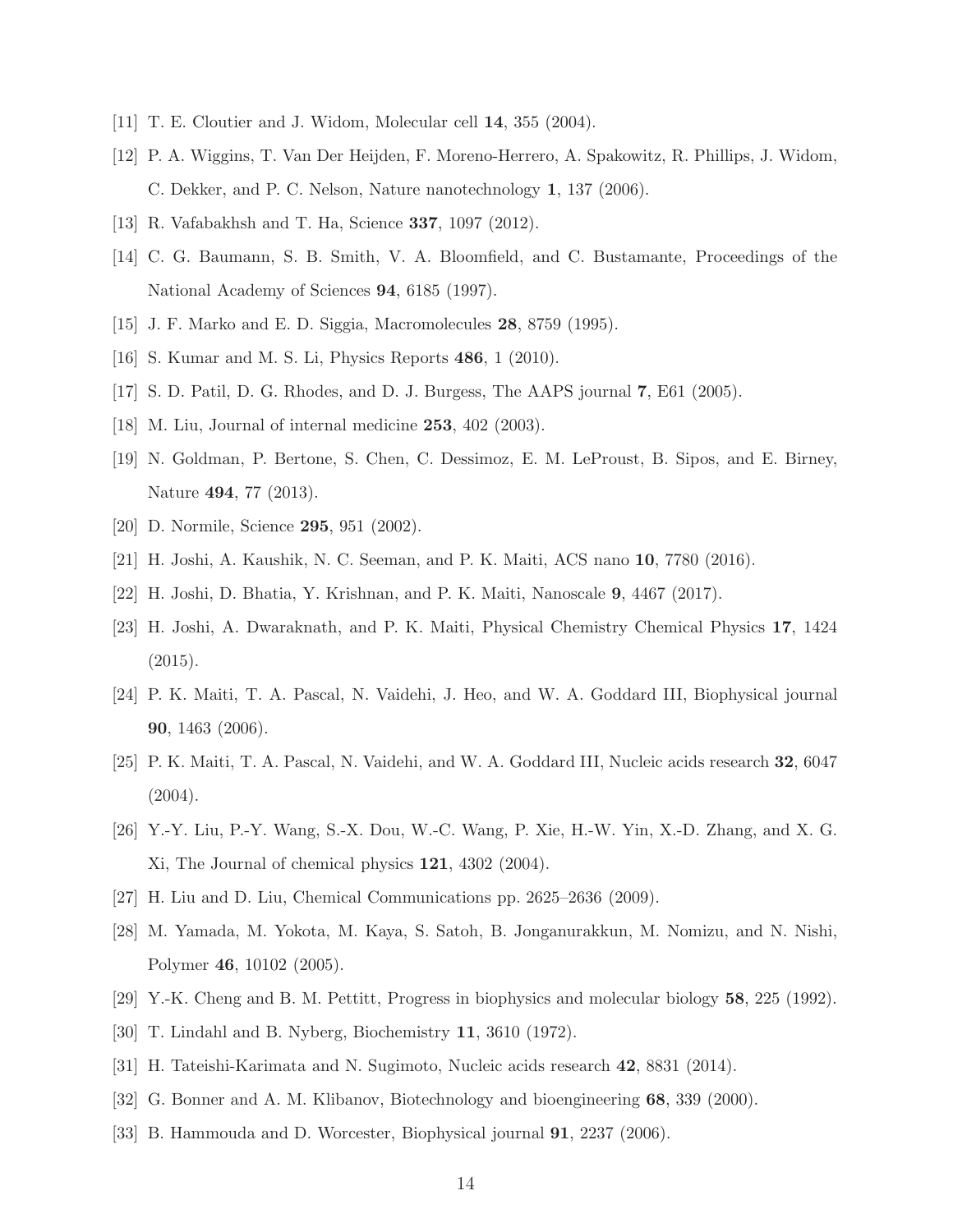- <span id="page-14-0"></span>[34] R. Vijayaraghavan, A. Izgorodin, V. Ganesh, M. Surianarayanan, and D. R. MacFarlane, Angewandte Chemie International Edition 49, 1631 (2010).
- [35] A. Chandran, D. Ghoshdastidar, and S. Senapati, Journal of the American Chemical Society 134, 20330 (2012).
- <span id="page-14-1"></span>[36] H. Liu, E. Maginn, A. E. Visser, N. J. Bridges, and E. B. Fox, Industrial & Engineering Chemistry Research 51, 7242 (2012).
- <span id="page-14-4"></span><span id="page-14-2"></span>[37] R. Hayes, G. G. Warr, and R. Atkin, Chemical reviews 115, 6357 (2015).
- [38] R. Lavery, M. Moakher, J. H. Maddocks, D. Petkeviciute, and K. Zakrzewska, Nucleic acids research 37, 5917 (2009).
- <span id="page-14-3"></span>[39] A. Pérez, F. J. Luque, and M. Orozco, Journal of the American Chemical Society 129, 14739 (2007).
- <span id="page-14-5"></span>[40] T. E. Cheatham III, P. Cieplak, and P. A. Kollman, Journal of Biomolecular Structure and Dynamics 16, 845 (1999).
- <span id="page-14-6"></span>[41] A. Pérez, I. Marchán, D. Svozil, J. Sponer, T. E. Cheatham III, C. A. Laughton, and M. Orozco, Biophysical journal 92, 3817 (2007).
- <span id="page-14-7"></span>[42] W. L. Jorgensen, J. Chandrasekhar, J. D. Madura, R. W. Impey, and M. L. Klein, The Journal of chemical physics 79, 926 (1983).
- <span id="page-14-8"></span>[43] J. N. Canongia Lopes and A. A. Padua, The Journal of Physical Chemistry B 110, 3330 (2006).
- <span id="page-14-9"></span>[44] S. V. Sambasivarao and O. Acevedo, Journal of chemical theory and computation 5, 1038 (2009).
- <span id="page-14-10"></span>[45] T. E. Cheatham and D. A. Case, Biopolymers 99, 969 (2013).
- <span id="page-14-11"></span>[46] O. Kratky and G. Porod, Journal of colloid science 4, 35 (1949).
- <span id="page-14-12"></span>[47] M. Zoli, The Journal of chemical physics **148**, 214902 (2018).
- [48] M. Zoli, Physical Chemistry Chemical Physics 18, 17666 (2016).
- [49] M. Zoli, The Journal of Chemical Physics 144, 214104 (2016).
- [50] A. K. Mazur, Physical review letters 98, 218102 (2007).
- [51] A. K. Mazur and M. Maaloum, Physical review letters 112, 068104 (2014).
- <span id="page-14-13"></span>[52] J. F. Marko, Physica A: Statistical Mechanics and its Applications 418, 126 (2015).
- <span id="page-14-14"></span>[53] C. Bustamante, J. F. Marko, E. D. Siggia, and S. Smith, Science- New York Then Washington-265, 1599 (1994).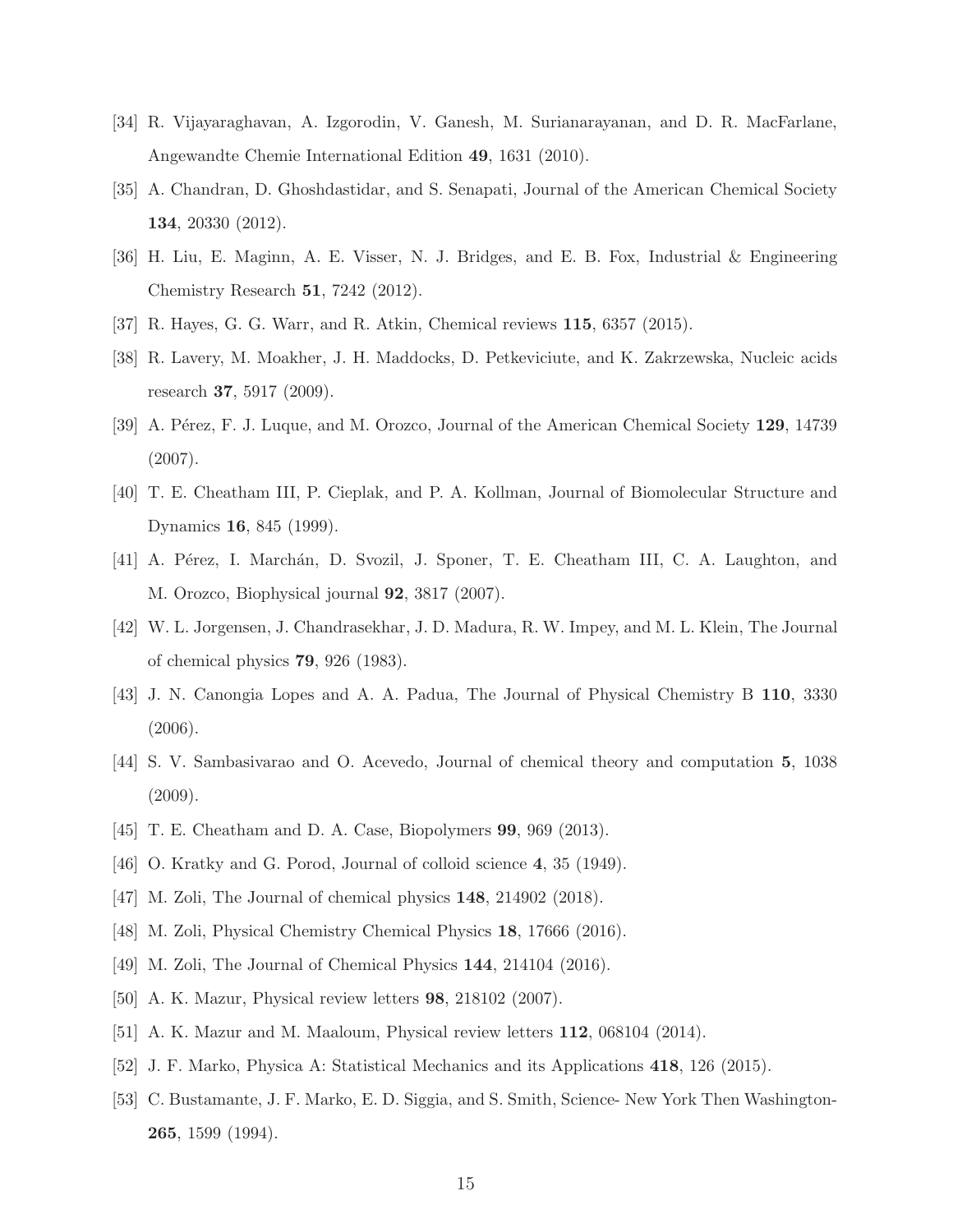- <span id="page-15-0"></span>[54] R. Galindo-Murillo, D. R. Roe, and T. E. Cheatham III, Nature communications 5, 5152 (2014).
- <span id="page-15-2"></span><span id="page-15-1"></span>[55] A. P. Singh, R. L. Gardas, and S. Senapati, Soft matter 13, 2348 (2017).
- <span id="page-15-3"></span>[56] K. A. Udachin and J. A. Ripmeester, Nature 397, 420 (1999).
- [57] C. M. Domínguez, D. Ramos, J. I. Mendieta-Moreno, J. L. Fierro, J. Mendieta, J. Tamayo, and M. Calleja, Scientific Reports 7, 536 (2017).
- <span id="page-15-4"></span>[58] F. Lankaš, J. Šponer, J. Langowski, and T. E. Cheatham III, Biophysical journal 85, 2872 (2003).
- <span id="page-15-5"></span>[59] B. Heddi, J. Abi-Ghanem, M. Lavigne, and B. Hartmann, Journal of molecular biology 395, 123 (2010).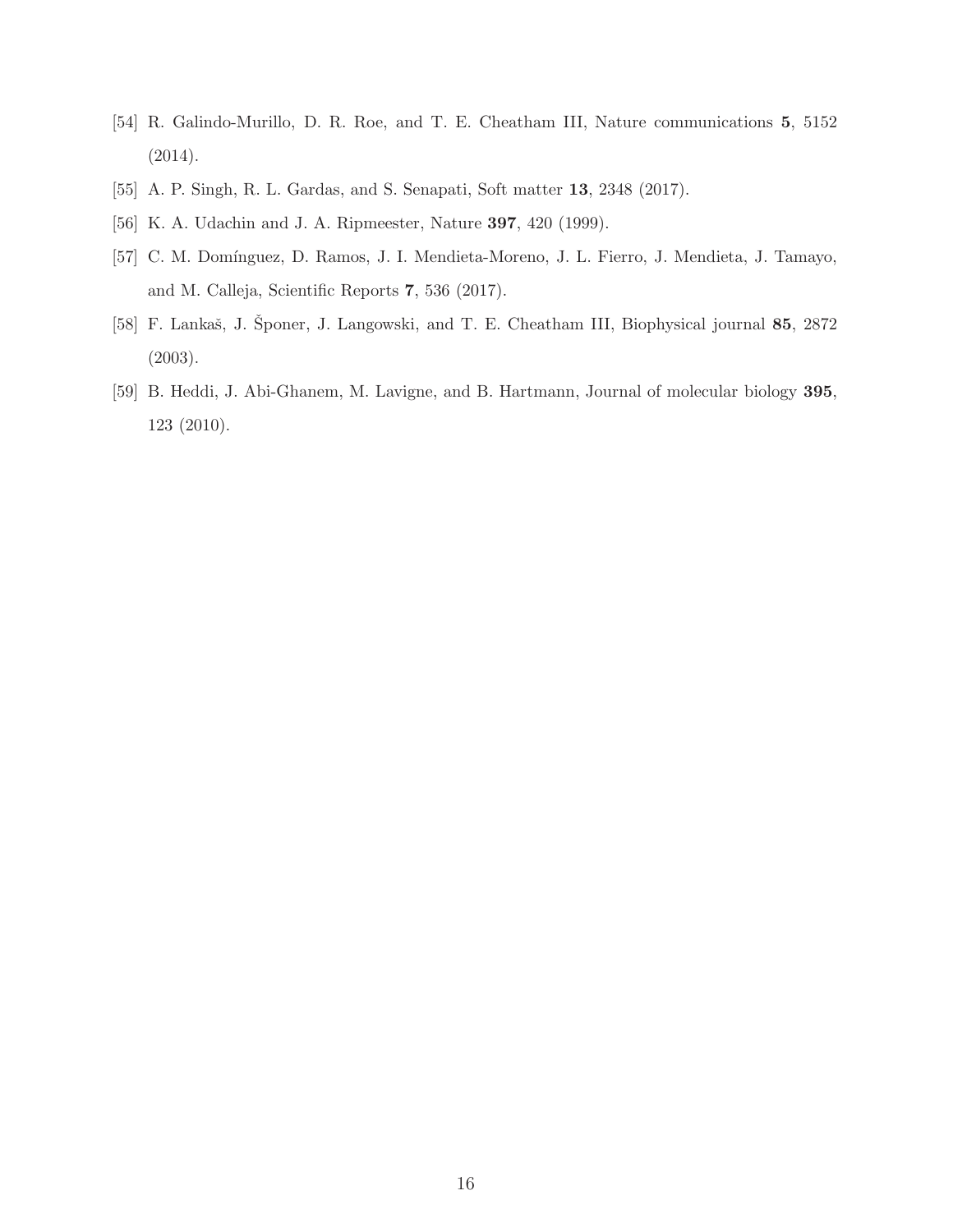### Supplementary Material for

"Ionic liquids make DNA rigid"

Ashok Garai,<sup>1,2</sup> Debostuti Ghoshdastidar,<sup>3</sup> Sanjib Senapati,<sup>3</sup> and Prabal K Maiti<sup>1</sup>

 $1$ <sup>1</sup> Centre for Condensed Matter Theory, Department of Physics,

Indian Institute of Science, Bangalore 560012, India

 $^{2}$ Department of Physics, LNM Institute of Information Technology, Jamdoli, Jaipur 302031, India

 ${}^{3}$ Bhupat and Jyoti Mehta School of Biosciences, Department of Biotechnology,

Indian Institute of Technology Madras, Chennai 600036, India

(Dated: July 11, 2018)

Chemical structures of the IL cations and anions, which are used in our study, are presented in Fig. [S1.](#page-16-0)

#### RMSD OF SIMULATED DNA IN DIFFERENT IL/WATER BINARY MIXTURES

Notably structural oscillations of DNA in IL/water systems were dampened with respect to water plausibly due to (i) strong interaction of DNA with IL and (ii) high viscosity of the binary solutions that might restrict DNA dynamics to a certain extent. Another noteworthy feature was that the fluctuations in RMSD (see Figs. [S2,](#page-18-0) [S3\)](#page-19-0) were relatively lower for DNA solubilized in *[imidazolium]*-based ILs, especially in the dilute 50 : 50 IL/water solutions. In an earlier study, Senapati et al. [\[1\]](#page-17-0) reported that the imidazolium cation binds more strongly to DNA than the



<span id="page-16-0"></span>FIG. S1: Chemical structures of IL cations and anions used in this study. The positively charged IL cations electrostatically interact with the DNA backbone and grooves.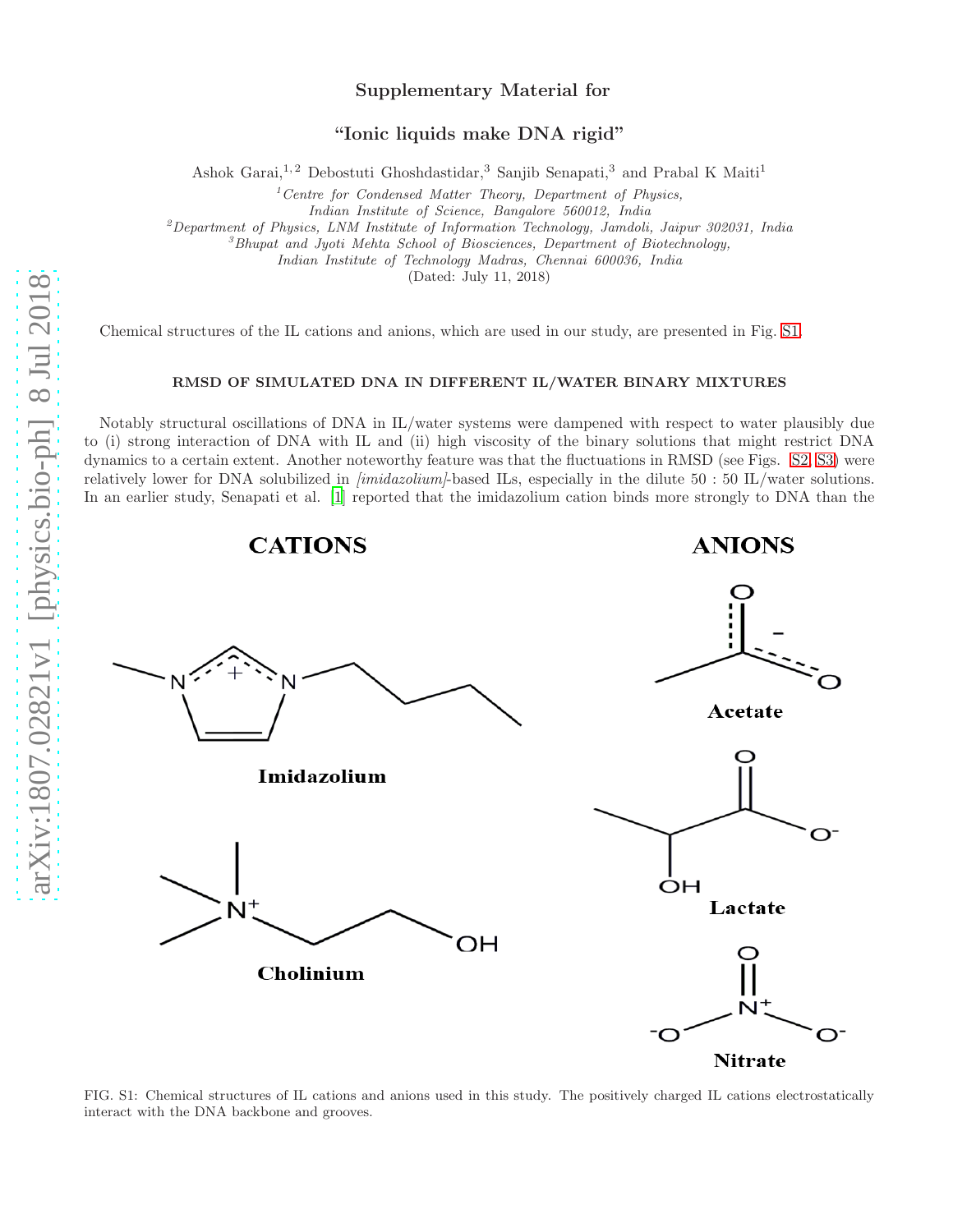| System         | Primary solvent component | $[IL]$ : $[water]$ | No. of ILs | No. of water |
|----------------|---------------------------|--------------------|------------|--------------|
| 1              | water                     | 0:100              | ۳          | 8000         |
| $\overline{2}$ | [emim][acetate]           | 80:20              | 900        | 2120         |
| 3              | [emim][acetate]           | 50:50              | 500        | 4719         |
| $\overline{4}$ | [bmim][acetate]           | 80:20              | 900        | 2475         |
| $\overline{5}$ | [bmim][acetate]           | 50:50              | 500        | 5497         |
| 6              | [chol][acetate]           | 80:20              | 900        | 2039         |
| 7              | [chol][acetate]           | 50:50              | 500        | 4523         |
| 8              | [bmim][lactate]           | 80:20              | 600        | 1900         |
| 9              | [bmin][lactate]           | 50:50              | 500        | 5499         |
| 10             | [chol][lactate]           | 80:20              | 900        | 2407         |
| 11             | [chol][lactate]           | 50:50              | 500        | 5356         |
| 12             | [bmin][nitrate]           | 80:20              | 900        | 2515         |
| 13             | [bmin][nitrate]           | 50:50              | 500        | 5578         |
| 14             | [chol][nitrate]           | 80:20              | 900        | 2072         |
| 15             | [chol][nitrate]           | 50:50              | 500        | 4605         |

<span id="page-17-1"></span>TABLE SI: Details of DNA simulated in different IL/water binary mixtures.

cholinium cation. The stronger interaction could confer higher rigidity on the imidazolium-bound DNA, leading to the dampened dynamics. Having established the structural stability of DNA in all IL/water binary mixtures, we proceeded to determine the elastic properties of the biomolecule in the different simulated systems.

<span id="page-17-0"></span>[1] A. Chandran, D. Ghoshdastidar, S. Senapati, J. Am. Chem. Soc. 134, 20330 (2012).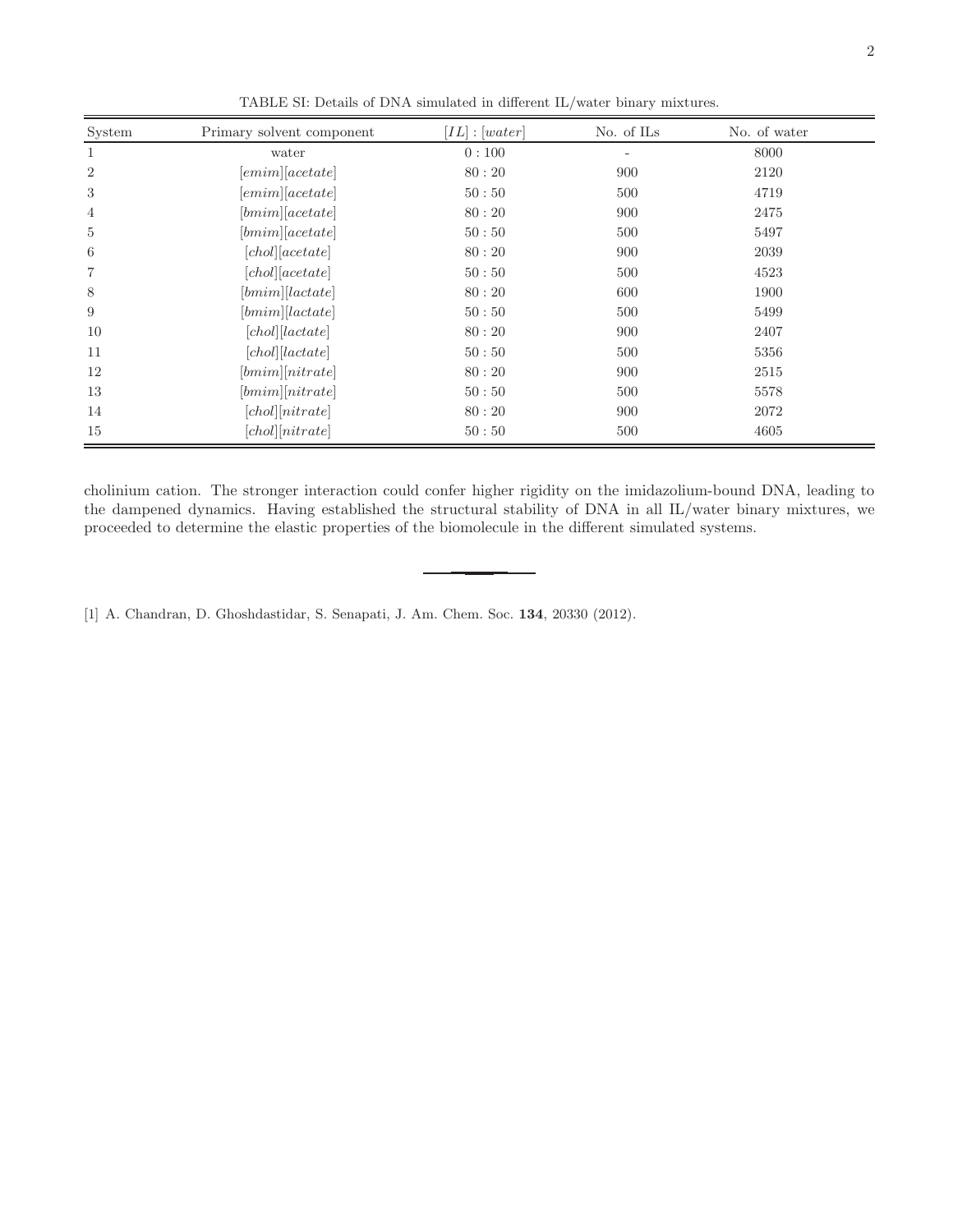

<span id="page-18-0"></span>FIG. S2: Structural characterization of DNA dodecamer. Time evolution of RMSD of simulated DNA in 80:20 IL/water binary mixtures containing the acetate (top panel), lactate (middle panel) and nitrate (bottom panel) anions, relative to the crystal structure.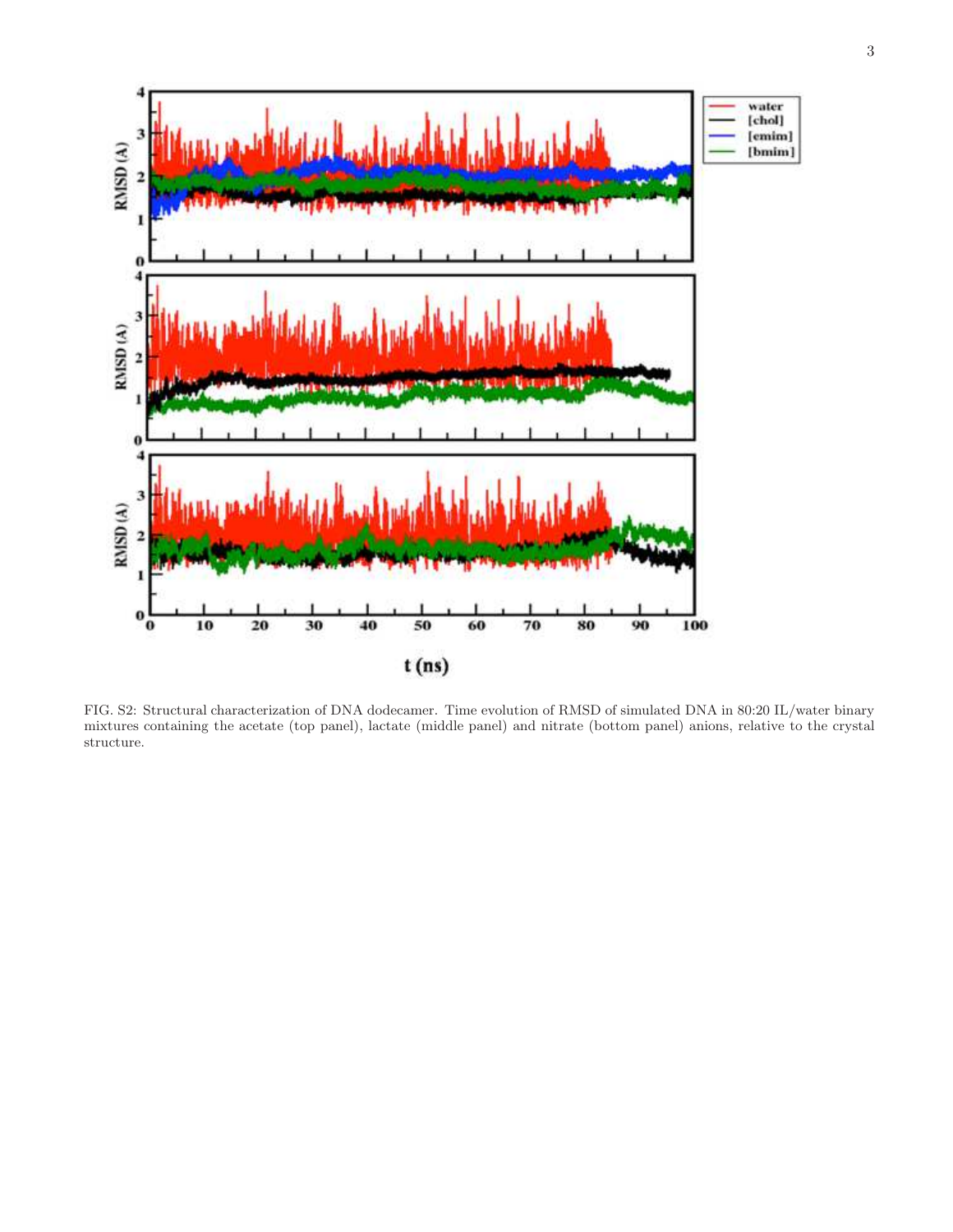

FIG. S3: Structural characterization of DNA dodecamer. Time evolution of RMSD of simulated DNA in 50:50 IL/water binary mixtures containing the acetate (top panel), lactate (middle panel) and nitrate (bottom panel) anions, relative to the crystal structure.

<span id="page-19-0"></span>

FIG. S4: Probability distributions of Rise and Twist in Å and degrees, respectively. It depicts that the rise and twist values sampled by the DDd almost equivalent conformational space in presence and absence of [choline][acetate] IL.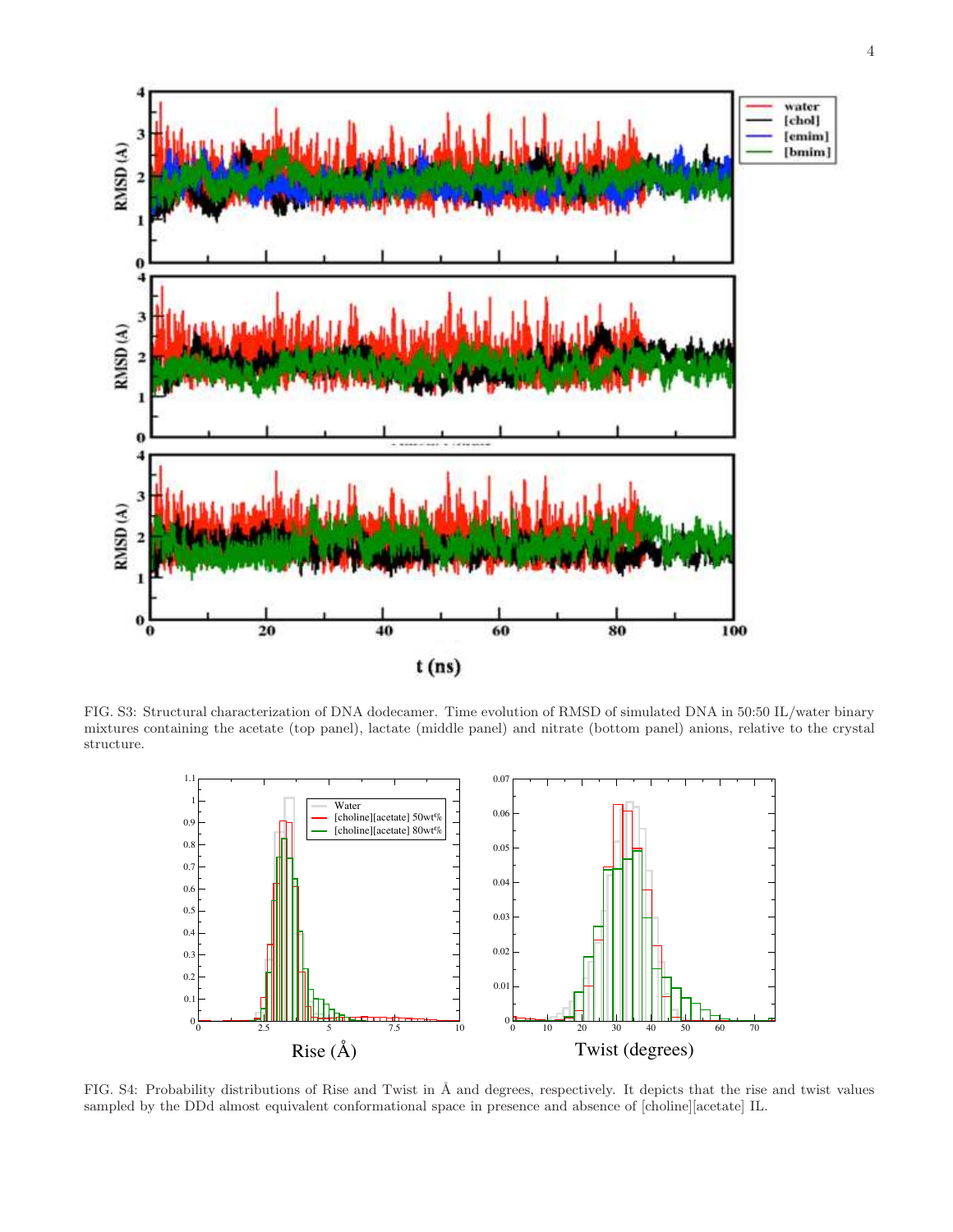

FIG. S5: Persistence length of DDd calculated for various ILs at different concentrations. EA, CA, CL CN, BA, BN, BL are respectively abbreviated as [emim][acetate], [choline][acetate], [choline][lactate], [choline][nitrate], [bmim][acetate], [bmim][nitrate], and [bmim][lactate].